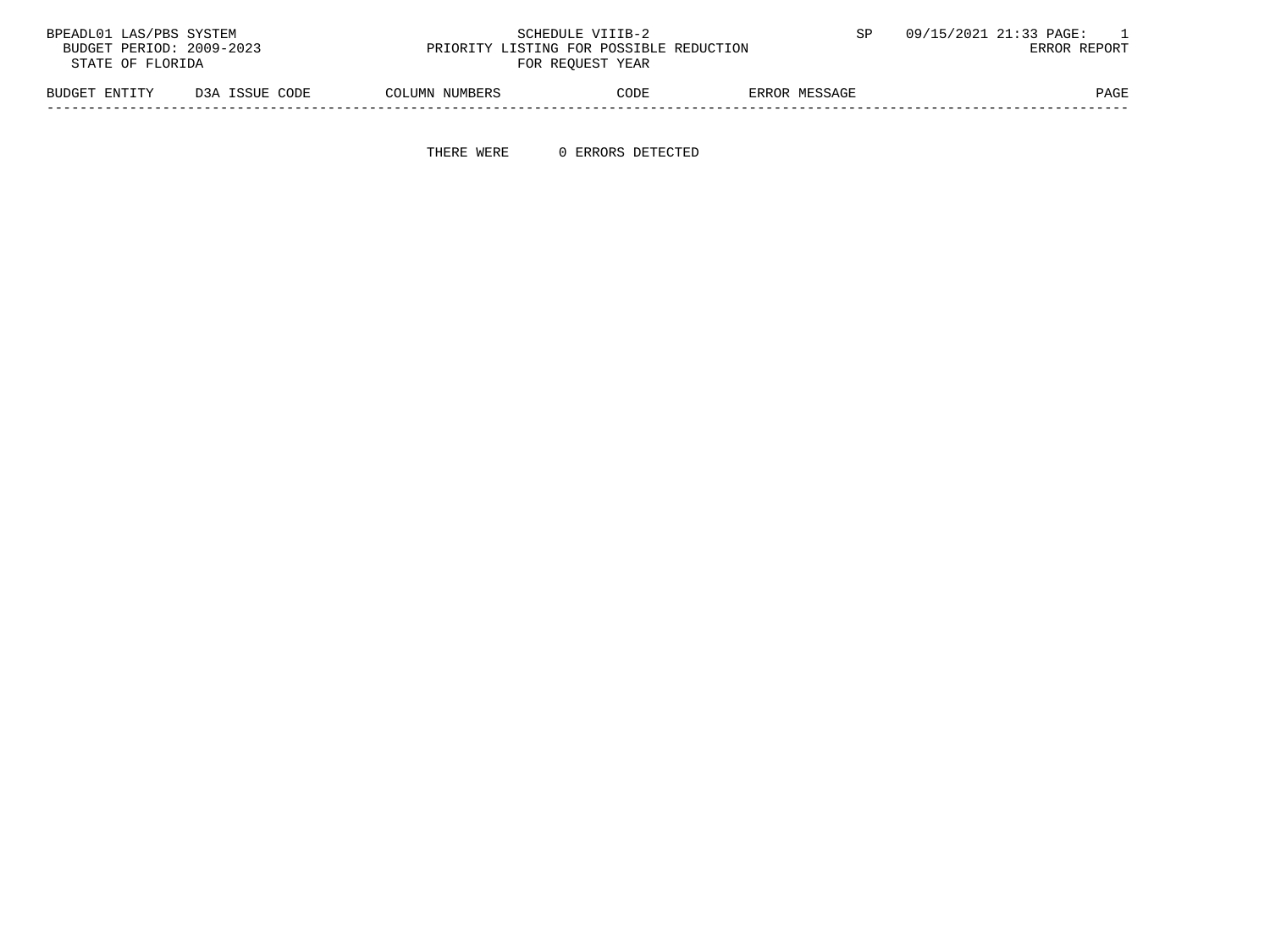# BPEADL01 LAS/PBS SYSTEM SCHEDULE VIIIB-2 SCHEDULE VIIIB-2 SP 09/15/2021 21:33 PAGE: 1<br>BUDGET PERIOD: 2009-2023 PRIORITY LISTING FOR POSSIBLE REDUCTION BUDGET PERIOD: 2009-2023 PRIORITY LISTING FOR POSSIBLE REDUCTION FOR REQUEST YEAR

|                                                                                                                                                                          |           | COL A10<br>SCH VIIIB-2<br>RED FY22-23              |                                                                    |
|--------------------------------------------------------------------------------------------------------------------------------------------------------------------------|-----------|----------------------------------------------------|--------------------------------------------------------------------|
|                                                                                                                                                                          |           | POS<br>AMOUNT<br>---------------                   | CODES                                                              |
| CORRECTIONS, DEPT OF<br>PGM: SECURITY/INSTIT OPER<br>ADULT MALE CUSTODY OPER<br>PUBLIC PROTECTION<br>ADULT PRISONS<br>PROGRAM REDUCTIONS<br>REMAINING SENTENCE 24 MONTHS |           |                                                    | 70000000<br>70030000<br>70031100<br>12<br>1206.00.00.00<br>33V0000 |
| OR MORE<br>SALARIES AND BENEFITS                                                                                                                                         |           |                                                    | 33V0010<br>010000                                                  |
| GENERAL REVENUE FUND                                                                                                                                                     |           | 1,420.00-<br>-STATE 98,631,678-<br>=============== | 1000 1                                                             |
| OTHER PERSONAL SERVICES                                                                                                                                                  |           |                                                    | 030000                                                             |
| GENERAL REVENUE FUND                                                                                                                                                     |           | -STATE 934,597-<br>===============                 | 1000 1                                                             |
| <b>EXPENSES</b>                                                                                                                                                          |           |                                                    | 040000                                                             |
| GENERAL REVENUE FUND                                                                                                                                                     |           | $-STATE$ 9,085,701-<br>===============             | 1000 1                                                             |
| FOOD PRODUCTS                                                                                                                                                            |           |                                                    | 070000                                                             |
| GENERAL REVENUE FUND                                                                                                                                                     |           | -STATE 4,826,778-<br>===============               | 1000 1                                                             |
| SPECIAL CATEGORIES<br>CONTRACTED SERVICES                                                                                                                                |           |                                                    | 100000<br>100777                                                   |
| GENERAL REVENUE FUND                                                                                                                                                     | $-STATE$  | 3,880,351-<br>===============                      | 1000 1                                                             |
| FOOD SERVICE/PRODUCTION                                                                                                                                                  |           |                                                    | 102025                                                             |
| GENERAL REVENUE FUND                                                                                                                                                     | $-$ STATE | $520, 535 -$<br>===============                    | 1000 1                                                             |
| SALARY INCENTIVE PAYMENTS                                                                                                                                                |           |                                                    | 103290                                                             |
| GENERAL REVENUE FUND                                                                                                                                                     | $-$ STATE | 425,892-<br>===============                        | 1000 1                                                             |
| TOTAL: REMAINING SENTENCE 24 MONTHS<br>OR MORE<br>TOTAL POSITIONS $1,420.00-$<br>TOTAL ISSUE                                                                             |           | 118,305,532-                                       | 33V0010                                                            |

===============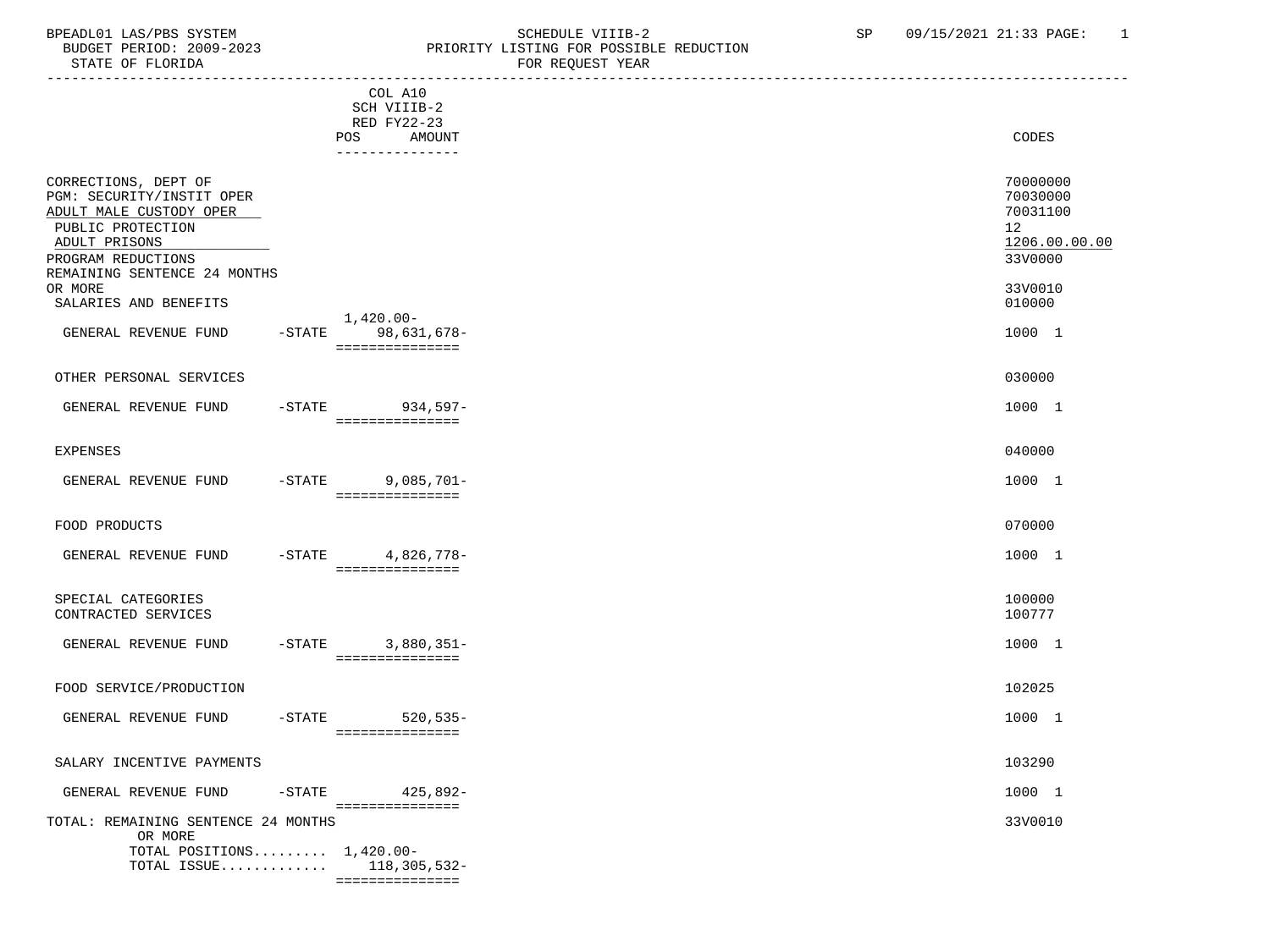# BPEADL01 LAS/PBS SYSTEM SALL SALL SOMEDULE VIIIB-2 SP 09/15/2021 21:33 PAGE: 2 BUDGET PERIOD: 2009-2023 PRIORITY LISTING FOR POSSIBLE REDUCTION

STATE OF FLORIDA **FOR REQUEST YEAR**  ----------------------------------------------------------------------------------------------------------------------------------- COL A10 SCH VIIIB-2 RED FY22-23 POS AMOUNT NOTES AND RESERVE AND RESERVE AND RESERVE AND RESERVE AND RESERVE AND RESERVE AND RESERVE AND RESERVE AND RESERVE AND RESERVE A LODGE STATES OF A LODGE STATES OF A LODGE STATES OF A LODGE STATES OF A LODGE STATE --------------- CORRECTIONS, DEPT OF 70000000<br>PGM: SECURITY/INSTIT OPER 70030000 PGM: SECURITY/INSTIT OPER 70030000<br>ADULT MALE CUSTODY OPER 70031100 ADULT MALE CUSTODY OPER PUBLIC PROTECTION 12 ADULT PRISONS 1206.00.00.00 and the set of the set of the set of the set of the set of the set of the set of the set of the set of the set of the set of the set of the set of the set of the set of the set of the set of the PROGRAM REDUCTIONS 33V0000 REMAINING SENTENCE 24 MONTHS OR MORE 33V0010 \*\*\*\*\*\*\*\*\*\*\*\*\*\*\*\*\*\*\*\*\*\*\*\*\*\*\*\*\*\*\*\*\*\*\*\*\*\*\*\*\*\*\*\*\*\*\*\*\*\*\*\*\*\*\*\*\*\*\*\*\*\*\*\*\*\*\*\*\*\*\*\*\*\*\*\*\*\*\*\*\*\*\*\*\*\*\*\*\*\*\*\*\*\*\*\*\*\*\*\*\*\*\*\*\*\*\*\*\*\*\*\*\*\*\*\*\*\*\*\*\*\*\*\*\*\*\*

AGENCY ISSUE NARRATIVE:

SCH VIIIB-2 NARR 22-23 NARRATIVE: IT COMPONENT? NO

 Pursuant to Section 944.17 (3)(a), Florida Statutes, "notwithstanding the provisions of s. 948.03, only those persons who are convicted and sentenced in circuit court to a cumulative sentence of incarceration for 1 year or more, whether sentence is imposed in the same or separate circuits, may be received by the department into the state correctional system. Such persons shall be delivered to the custody of the department at such reception and classification centers as shall be provided for this purpose."

 This proposal would require changing the statute from individuals sentenced to one year or more being sent to the Department of Corrections (Department) to only sending those with 24 months or more left to serve on their sentence. In many cases, individuals who are sentenced to two years or more spend a much shorter period of time in Department custody due to credit for time served and other factors which is costly to the Department since all inmates must go through the same resource intensive process reception process, regardless of the amount of time on their sentence.

### RECEPTION

 The Department is statutorily mandated to provide for a reception process that fully diagnoses and assesses each and every inmate received into custody to determine his/her needs. This process ensures that inmates are correctly classified for security purposes and placed in facilities best suited to meet the individual's needs identified at intake. The process requires coordination of all units such as Security, Classification, Medical and Mental Health, and Education and Substance Abuse Services. The reception process includes verification of commitment information, medical and mental health exams, property inventory, fingerprinting, formal orientation as well as a myriad of other exams and assessments necessary to comply with statutory mandates. Generally the reception process takes several weeks to complete, but this is dependent upon the inmate's medical and/or mental health needs, which may require more detailed evaluation. All inmates entering the Department of Correction's system, regardless of the time they will serve, must go through the same resource intensive reception process.

### RELEASE

 The release process serves to ensure that inmates are released only after applicable statutory requirements and transitional needs are met. This typically draws in both institutional and community based resources, ranging from the release officer to medical and mental health staff, probation officers, the courts or the Florida Commission of Offender Review, Department of Children and Families, sheriffs offices, and various community service providers. The same resource-intensive process is applicable regardless of the period of incarceration in the Department. The time frame for the release process is such that when incarceration in Department custody is less than 24 months, and depending on credit for time served, the inmate will have hardly cleared the reception process before the release process begins; sometimes the two overlap.

Below is a listing of the prevalent offenses for the inmates used in the proposal: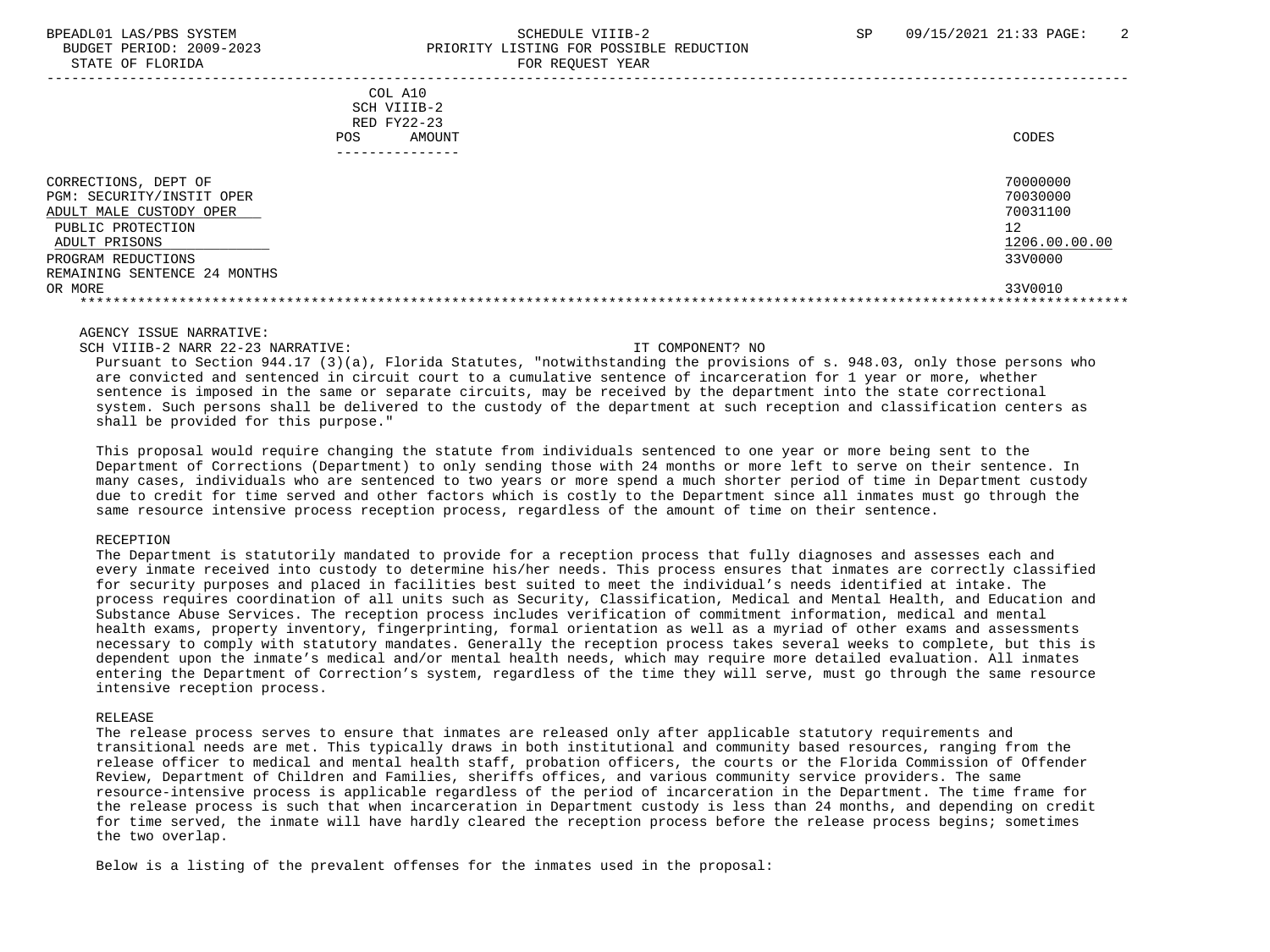# BPEADL01 LAS/PBS SYSTEM SALL STRING THE SCHEDULE VIIIB-2 SP 09/15/2021 21:33 PAGE: 3<br>BUDGET PERIOD: 2009-2023 PRIORITY LISTING FOR POSSIBLE REDUCTION PRIORITY LISTING FOR POSSIBLE REDUCTION

| STATE OF FLORIDA                                                                                                                                                                                                                                                                                                                                                                                                                                                                                                                                                                                                                                                                                               | FOR REQUEST YEAR                                                                 |                                                                               |
|----------------------------------------------------------------------------------------------------------------------------------------------------------------------------------------------------------------------------------------------------------------------------------------------------------------------------------------------------------------------------------------------------------------------------------------------------------------------------------------------------------------------------------------------------------------------------------------------------------------------------------------------------------------------------------------------------------------|----------------------------------------------------------------------------------|-------------------------------------------------------------------------------|
|                                                                                                                                                                                                                                                                                                                                                                                                                                                                                                                                                                                                                                                                                                                | COL A10<br>SCH VIIIB-2<br>RED FY22-23<br>POS<br><b>AMOUNT</b><br>--------------- | CODES                                                                         |
| CORRECTIONS, DEPT OF<br>PGM: SECURITY/INSTIT OPER<br>ADULT MALE CUSTODY OPER<br>PUBLIC PROTECTION<br>ADULT PRISONS<br>PROGRAM REDUCTIONS<br>REMAINING SENTENCE 24 MONTHS<br>OR MORE<br>DRUGS, MANUFACTURE/SALE/PURCHASE<br>DRUGS, POSSESSION/OTHER<br>STOLEN PROPERTY<br>BURGLARY, STRUCTURE<br>GRAND THEFT, OTHER<br>BURGLARY, DWELLING<br>WEAPONS, POSSESSION<br>VIOLENT, OTHER<br>ROBBERY WITHOUT WEAPON<br>CRIMINAL JUSTICE SYSTEM<br>OTHER THEFT/PROPERTY DAMAGE<br><b>ESCAPE</b><br>FRAUDULENT PRACTICES<br>TRAFFIC, OTHER<br>GRAND THEFT, AUTOMOBILE<br>DRUGS, TRAFFICKING<br>AGGRAVATED ASSAULT<br>FORGERY/COUNTERFEITING<br>ASSAULT/BATTERY ON L.E.O.<br>AGGRAVATED BATTERY<br>ASSAULT/BATTERY, OTHER |                                                                                  | 70000000<br>70030000<br>70031100<br>12<br>1206.00.00.00<br>33V0000<br>33V0010 |

The total reduction for this proposal is 1,445 FTE and \$165,123,024.

 This proposal would require revision to Section 944.17(3)(a), Florida Statutes. \*\*\*\*\*\*\*\*\*\*\*\*\*\*\*\*\*\*\*\*\*\*\*\*\*\*\*\*\*\*\*\*\*\*\*\*\*\*\*\*\*\*\*\*\*\*\*\*\*\*\*\*\*\*\*\*\*\*\*\*\*\*\*\*\*\*\*\*\*\*\*\*\*\*\*\*\*\*\*\*\*\*\*\*\*\*\*\*\*\*\*\*\*\*\*\*\*\*\*\*\*\*\*\*\*\*\*\*\*\*\*\*\*\*\*\*\*\*\*\*\*\*\*\*\*\*\*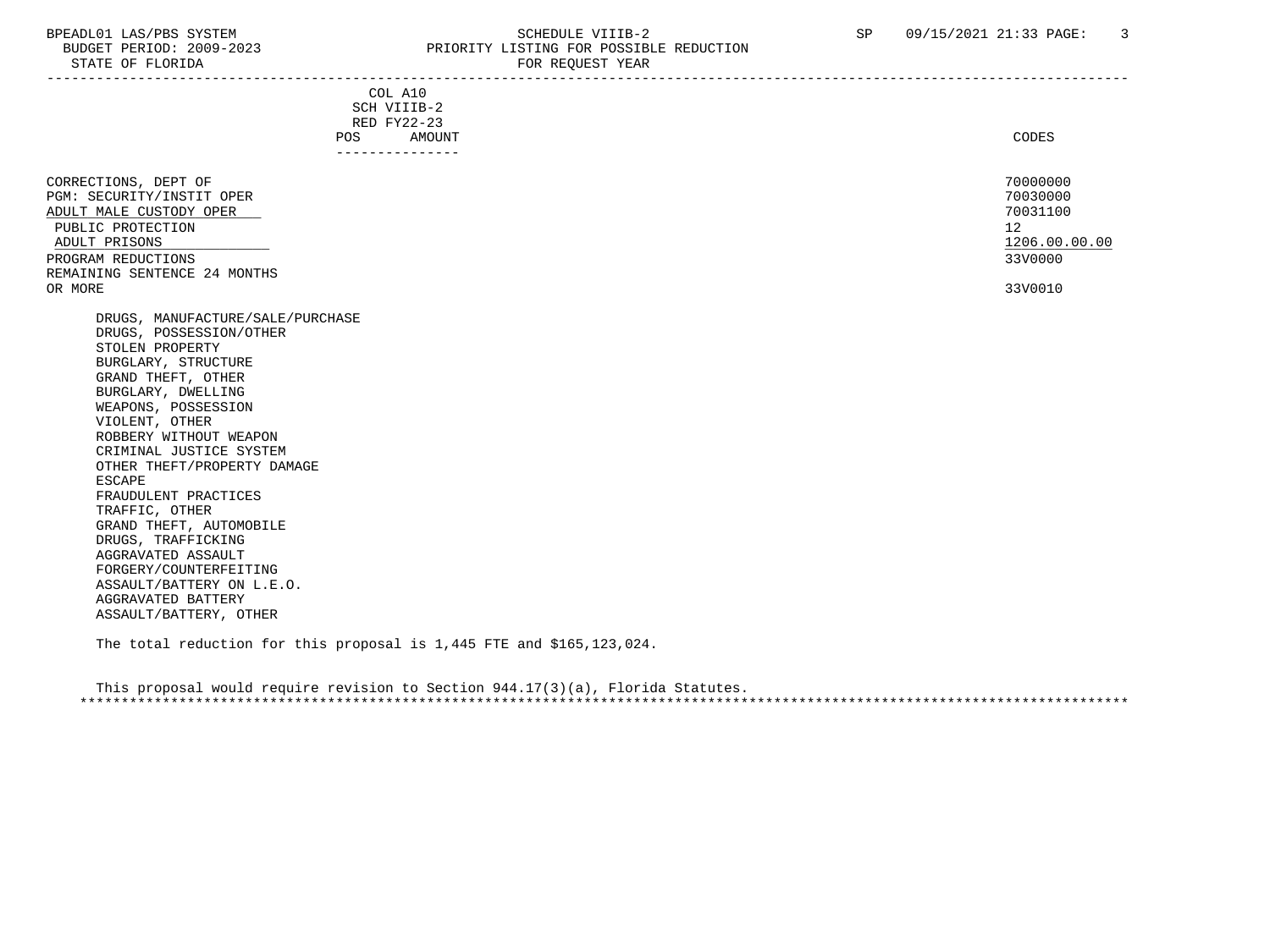# BPEADL01 LAS/PBS SYSTEM SALLE STRING THE SCHEDULE VIIIB-2 SP 09/15/2021 21:33 PAGE: 4<br>BUDGET PERIOD: 2009-2023 PRIORITY LISTING FOR POSSIBLE REDUCTION BUDGET PERIOD: 2009-2023 PRIORITY LISTING FOR POSSIBLE REDUCTION<br>FOR REQUEST YEAR FOR REQUEST YEAR

|                                                                       |         | COL A10                |               |           |                 |          |      |                                       |
|-----------------------------------------------------------------------|---------|------------------------|---------------|-----------|-----------------|----------|------|---------------------------------------|
|                                                                       |         | SCH VIIIB-2            |               |           |                 |          |      |                                       |
|                                                                       |         | RED FY22-23            |               |           |                 |          |      |                                       |
|                                                                       | POS     | AMOUNT                 |               |           |                 |          |      | CODES                                 |
| CORRECTIONS, DEPT OF<br>PGM: SECURITY/INSTIT OPER                     |         |                        |               |           |                 |          |      | 70000000<br>70030000                  |
| ADULT MALE CUSTODY OPER                                               |         |                        |               |           |                 |          |      | 70031100                              |
| PUBLIC PROTECTION                                                     |         |                        |               |           |                 |          |      | 12                                    |
| ADULT PRISONS                                                         |         |                        |               |           |                 |          |      | 1206.00.00.00                         |
| PROGRAM REDUCTIONS                                                    |         |                        |               |           |                 |          |      | 33V0000                               |
| REMAINING SENTENCE 24 MONTHS                                          |         |                        |               |           |                 |          |      |                                       |
| OR MORE                                                               |         |                        |               |           |                 |          |      | 33V0010                               |
| POSITION DETAIL OF SALARIES AND BENEFITS:                             |         |                        |               |           |                 |          |      |                                       |
|                                                                       |         |                        | FTE BASE RATE | ADDITIVES | <b>BENEFITS</b> | SUBTOTAL | ႜ    | LAPSE LAPSED SALARIES<br>AND BENEFITS |
|                                                                       |         |                        |               |           |                 |          |      |                                       |
|                                                                       |         |                        |               |           |                 |          |      |                                       |
| A10 - SCH VIIIB-2 RED FY22-23                                         |         |                        |               |           |                 |          |      |                                       |
| CHANGES TO CURRENTLY AUTHORIZED POSITIONS<br>P101 PROPOSED CLASS CODE |         |                        |               |           |                 |          |      |                                       |
| N1000 001                                                             |         | 1,420.00-              |               |           |                 |          | 0.00 |                                       |
|                                                                       |         |                        |               |           |                 |          |      |                                       |
| TOTALS FOR ISSUE BY FUND                                              |         |                        |               |           |                 |          |      |                                       |
|                                                                       |         |                        |               |           |                 |          |      |                                       |
|                                                                       |         | 1,420.00-              |               |           |                 |          |      |                                       |
|                                                                       |         |                        |               |           |                 |          |      | ==============                        |
| OTHER SALARY AMOUNT                                                   |         |                        |               |           |                 |          |      |                                       |
| 1000 GENERAL REVENUE FUND                                             |         |                        |               |           |                 |          |      | 98,631,678-                           |
|                                                                       |         |                        |               |           |                 |          |      |                                       |
|                                                                       |         |                        |               |           |                 |          |      | 98,631,678-                           |
|                                                                       |         |                        |               |           |                 |          |      | $=$ = = = = = = = = = = = = =         |
|                                                                       |         |                        |               |           |                 |          |      |                                       |
|                                                                       |         |                        |               |           |                 |          |      |                                       |
| OFFENDERS SCORING FORTY-FOUR OR                                       |         |                        |               |           |                 |          |      |                                       |
| LESS POINTS<br>SALARIES AND BENEFITS                                  |         |                        |               |           |                 |          |      | 33V0020<br>010000                     |
|                                                                       | 521.00- |                        |               |           |                 |          |      |                                       |
| GENERAL REVENUE FUND                                                  |         | $-STATE$ 36, 203, 610- |               |           |                 |          |      | 1000 1                                |
|                                                                       |         | ===============        |               |           |                 |          |      |                                       |
|                                                                       |         |                        |               |           |                 |          |      |                                       |
| OTHER PERSONAL SERVICES                                               |         |                        |               |           |                 |          |      | 030000                                |
| $-$ STATE<br>GENERAL REVENUE FUND                                     |         | $343,059-$             |               |           |                 |          |      | 1000 1                                |
|                                                                       |         | ===============        |               |           |                 |          |      |                                       |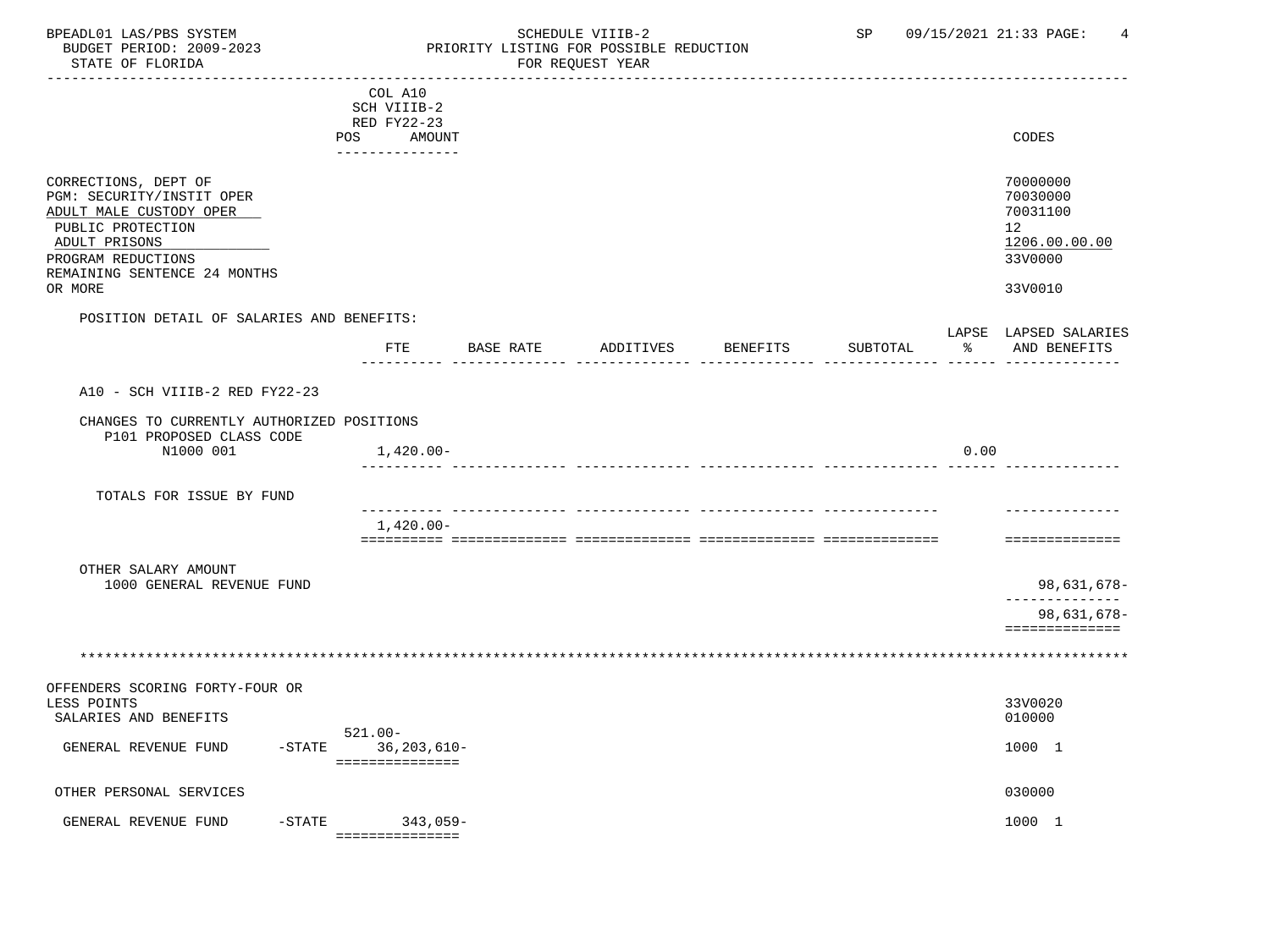### BPEADL01 LAS/PBS SYSTEM SOHEDULE VIIIB-2 SCHEDULE VIIIB-2 SP 09/15/2021 21:33 PAGE: 5 BUDGET PERIOD: 2009-2023 PRIORITY LISTING FOR POSSIBLE REDUCTION STATE OF FLORIDA FOR REQUEST YEAR

|                                                                                                                                                                                                               |           |                                                                                  | r on nugunur rum |                                                                                         |
|---------------------------------------------------------------------------------------------------------------------------------------------------------------------------------------------------------------|-----------|----------------------------------------------------------------------------------|------------------|-----------------------------------------------------------------------------------------|
|                                                                                                                                                                                                               |           | COL A10<br>SCH VIIIB-2<br>RED FY22-23<br><b>POS</b><br>AMOUNT<br>--------------- |                  | CODES                                                                                   |
| CORRECTIONS, DEPT OF<br>PGM: SECURITY/INSTIT OPER<br>ADULT MALE CUSTODY OPER<br>PUBLIC PROTECTION<br>ADULT PRISONS<br>PROGRAM REDUCTIONS<br>OFFENDERS SCORING FORTY-FOUR OR<br>LESS POINTS<br><b>EXPENSES</b> |           |                                                                                  |                  | 70000000<br>70030000<br>70031100<br>12<br>1206.00.00.00<br>33V0000<br>33V0020<br>040000 |
| GENERAL REVENUE FUND                                                                                                                                                                                          |           | -STATE 3,335,057-<br>===============                                             |                  | 1000 1                                                                                  |
| FOOD PRODUCTS                                                                                                                                                                                                 |           |                                                                                  |                  | 070000                                                                                  |
| GENERAL REVENUE FUND                                                                                                                                                                                          |           | -STATE 1,771,749-<br>===============                                             |                  | 1000 1                                                                                  |
| SPECIAL CATEGORIES<br>CONTRACTED SERVICES                                                                                                                                                                     |           |                                                                                  |                  | 100000<br>100777                                                                        |
| GENERAL REVENUE FUND                                                                                                                                                                                          |           | $-STATE$ 1, 424, 347-<br>===============                                         |                  | 1000 1                                                                                  |
| FOOD SERVICE/PRODUCTION                                                                                                                                                                                       |           |                                                                                  |                  | 102025                                                                                  |
| GENERAL REVENUE FUND                                                                                                                                                                                          |           | -STATE 191,071-<br>===============                                               |                  | 1000 1                                                                                  |
| SALARY INCENTIVE PAYMENTS                                                                                                                                                                                     |           |                                                                                  |                  | 103290                                                                                  |
| GENERAL REVENUE FUND                                                                                                                                                                                          | $-$ STATE | $156,331-$<br>===============                                                    |                  | 1000 1                                                                                  |
| TOTAL: OFFENDERS SCORING FORTY-FOUR OR<br>LESS POINTS<br>TOTAL POSITIONS 521.00-<br>TOTAL ISSUE                                                                                                               |           | 43, 425, 224-                                                                    |                  | 33V0020                                                                                 |
|                                                                                                                                                                                                               |           | ===============                                                                  |                  |                                                                                         |

AGENCY ISSUE NARRATIVE:

SCH VIIIB-2 NARR 22-23 NARRATIVE: IT COMPONENT? NO

 The Criminal Punishment Code allows for a non-state prison sanction for offenders scoring 44 or less total points. This proposal would suggest only offenders sentenced to greater than 44 points receive a prison sentence therefore reducing prison admissions. Section 775.082(10), F.S., was enacted in 2009 as a prison diversion program to keep certain offenders out of the state prison system and to steer them to community based sanctions that could provide for public safety at a reduced cost. Under this statute, the legislature mandates a non-state prison sanction for offenders who are convicted of a third degree, non-forcible felony (third degree felony burglary is not a forcible felony for this purpose)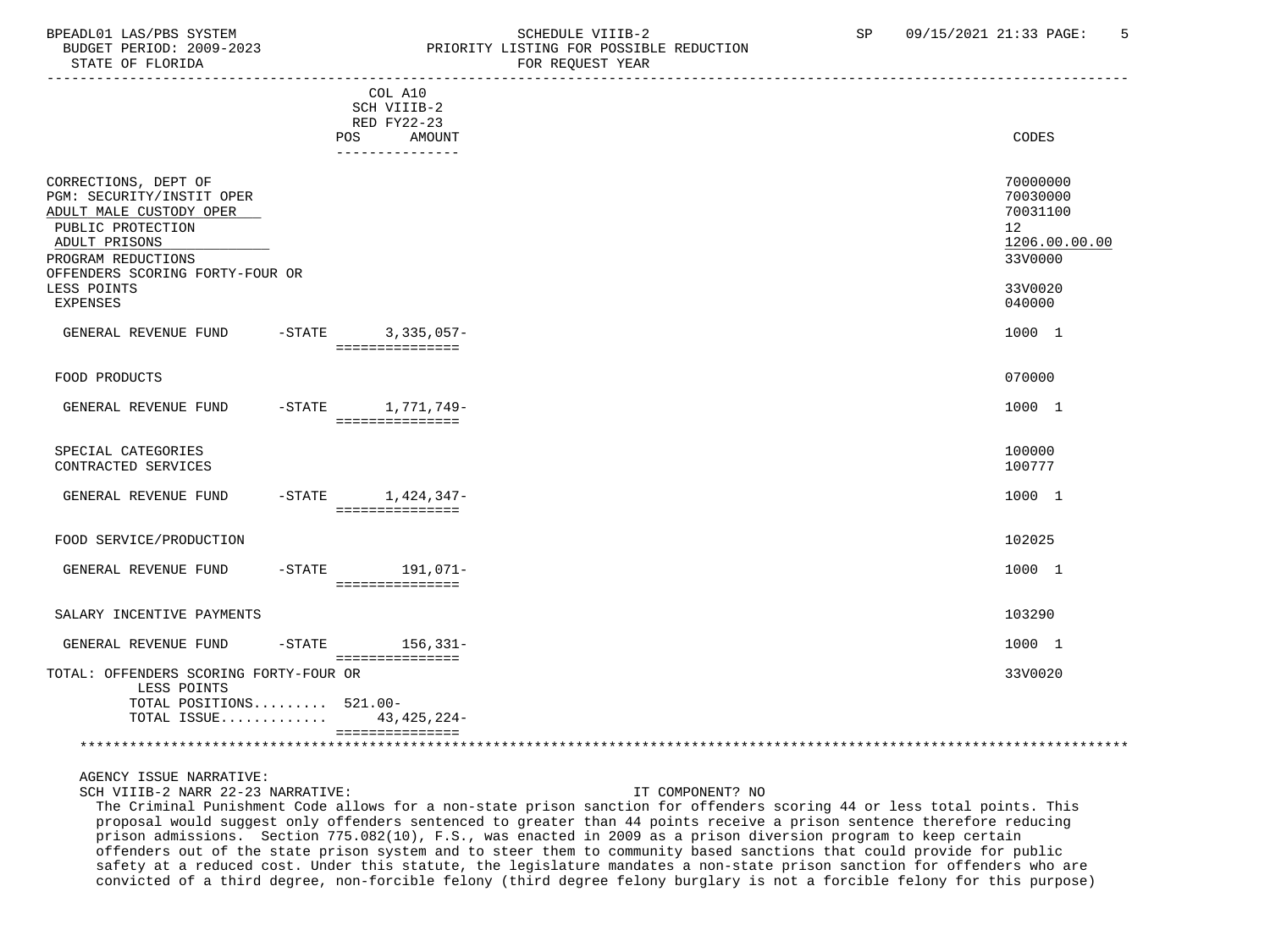## BPEADL01 LAS/PBS SYSTEM STRING THE SCHEDULE VIIIB-2 SCHEDULE VIIIB-2 SP 09/15/2021 21:33 PAGE: 6 PRIORITY LISTING FOR POSSIBLE REDUCTION STATE OF FLORIDA FOR REQUEST YEAR

| COL A10<br>SCH VIIIB-2<br>RED FY22-23<br>AMOUNT<br>POS.                                                            | CODES                                                   |
|--------------------------------------------------------------------------------------------------------------------|---------------------------------------------------------|
| CORRECTIONS, DEPT OF<br>PGM: SECURITY/INSTIT OPER<br>ADULT MALE CUSTODY OPER<br>PUBLIC PROTECTION<br>ADULT PRISONS | 70000000<br>70030000<br>70031100<br>12<br>1206.00.00.00 |
| PROGRAM REDUCTIONS                                                                                                 | 33V0000                                                 |
| OFFENDERS SCORING FORTY-FOUR OR                                                                                    |                                                         |
| LESS POINTS                                                                                                        | 33V0020                                                 |

 and who score 22 points or less. An exception is made when the court makes a written finding that a non-state sanction could present a danger to the public.

 This proposal would expand this sentencing policy to mandate non-state prison for all offenders scoring 44 points or less. Like the offenders that fall within the parameters of s.775.082(10), F.S., most of these offenders will be convicted of non-violent crimes that can adequately managed short of a prison term. For those requiring incarceration, the court could still impose a year in jail. Also, this approach takes seriously the scoring system itself, under which a total sentence score of 44 would convert to a 12 month jail term (see s.921.0024(2), F.S., 44 28 X .75 = 12).

 This proposal would require revision to Section 921.0024, Florida Statutes. \*\*\*\*\*\*\*\*\*\*\*\*\*\*\*\*\*\*\*\*\*\*\*\*\*\*\*\*\*\*\*\*\*\*\*\*\*\*\*\*\*\*\*\*\*\*\*\*\*\*\*\*\*\*\*\*\*\*\*\*\*\*\*\*\*\*\*\*\*\*\*\*\*\*\*\*\*\*\*\*\*\*\*\*\*\*\*\*\*\*\*\*\*\*\*\*\*\*\*\*\*\*\*\*\*\*\*\*\*\*\*\*\*\*\*\*\*\*\*\*\*\*\*\*\*\*\*

| POSITION DETAIL OF SALARIES AND BENEFITS:                             |            |           |                    |          |               |                                       |
|-----------------------------------------------------------------------|------------|-----------|--------------------|----------|---------------|---------------------------------------|
|                                                                       | FTE        | BASE RATE | ADDITIVES BENEFITS | SUBTOTAL | $\sim$ $\sim$ | LAPSE LAPSED SALARIES<br>AND BENEFITS |
| A10 - SCH VIIIB-2 RED FY22-23                                         |            |           |                    |          |               |                                       |
|                                                                       |            |           |                    |          |               |                                       |
| CHANGES TO CURRENTLY AUTHORIZED POSITIONS<br>P101 PROPOSED CLASS CODE |            |           |                    |          |               |                                       |
| N1000 001                                                             | $521.00 -$ |           |                    |          | 0.00          |                                       |
|                                                                       |            |           |                    |          |               |                                       |
| TOTALS FOR ISSUE BY FUND                                              |            |           |                    |          |               |                                       |
|                                                                       | $521.00 -$ |           |                    |          |               |                                       |
|                                                                       |            |           |                    |          |               |                                       |
| OTHER SALARY AMOUNT                                                   |            |           |                    |          |               |                                       |
| 1000 GENERAL REVENUE FUND                                             |            |           |                    |          |               | 36, 203, 610-                         |
|                                                                       |            |           |                    |          |               | $36, 203, 610 -$                      |
|                                                                       |            |           |                    |          |               | --------------                        |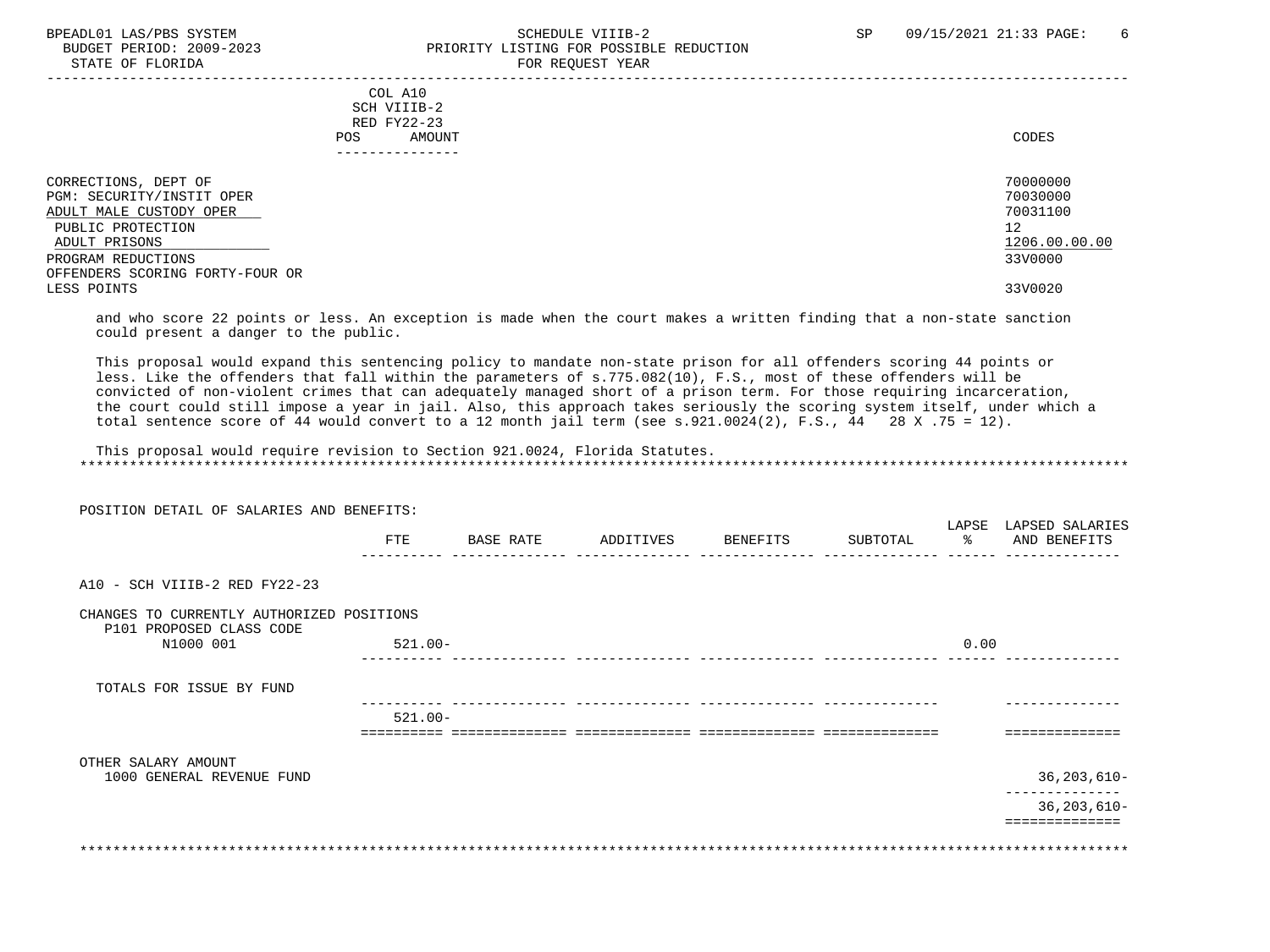STATE OF FLORIDA FOR STATE OF STATE OF STATE OF STATE OF STATE OF STATE OF STATE OF STATE OF STATE OF STATE OF STATE OF STATE OF STATE OF STATE OF STATE OF STATE OF STATE OF STATE OF STATE OF STATE OF STATE OF STATE OF STA

# BPEADL01 LAS/PBS SYSTEM SCHEDULE VIIIB-2 SCHEDULE VIIIB-2 SP 09/15/2021 21:33 PAGE: 7<br>BUDGET PERIOD: 2009-2023 SP PRIORITY LISTING FOR POSSIBLE REDUCTION PRIORITY LISTING FOR POSSIBLE REDUCTION

|                                                                                                                                                                                      |          | COL A10<br>SCH VIIIB-2<br>RED FY22-23<br>AMOUNT<br>POS<br>--------------- | CODES                                                                                   |
|--------------------------------------------------------------------------------------------------------------------------------------------------------------------------------------|----------|---------------------------------------------------------------------------|-----------------------------------------------------------------------------------------|
| CORRECTIONS, DEPT OF<br>PGM: SECURITY/INSTIT OPER<br>ADULT MALE CUSTODY OPER<br>PUBLIC PROTECTION<br>ADULT PRISONS<br>PROGRAM REDUCTIONS<br>REDUCE INMATE INTAKES<br><b>EXPENSES</b> |          |                                                                           | 70000000<br>70030000<br>70031100<br>12<br>1206.00.00.00<br>33V0000<br>33V0050<br>040000 |
| GENERAL REVENUE FUND                                                                                                                                                                 |          | -STATE 6,677,821-<br>===============                                      | 1000 1                                                                                  |
| FOOD PRODUCTS                                                                                                                                                                        |          |                                                                           | 070000                                                                                  |
| GENERAL REVENUE FUND                                                                                                                                                                 |          | -STATE 392,813-<br>===============                                        | 1000 1                                                                                  |
| SPECIAL CATEGORIES<br>CONTRACTED SERVICES                                                                                                                                            |          |                                                                           | 100000<br>100777                                                                        |
| GENERAL REVENUE FUND                                                                                                                                                                 |          | $-$ STATE $117, 844-$<br>===============                                  | 1000 1                                                                                  |
| FOOD SERVICE/PRODUCTION                                                                                                                                                              |          |                                                                           | 102025                                                                                  |
| GENERAL REVENUE FUND                                                                                                                                                                 | $-STATE$ | $4.085.255 -$<br>===============                                          | 1000 1                                                                                  |
| TOTAL: REDUCE INMATE INTAKES<br>TOTAL ISSUE $11,273,733-$                                                                                                                            |          |                                                                           | 33V0050                                                                                 |
|                                                                                                                                                                                      |          |                                                                           |                                                                                         |

AGENCY ISSUE NARRATIVE:

SCH VIIIB-2 NARR 22-23 NARRATIVE: IT COMPONENT? NO

This issue proposes to reduce intakes to keep the inmate population at a level to address staffing shortages.

 The Department's vacancy rate is unsustainable and increasing rapidly. To secure the inmates in the system with the limited number of security staff, the Department will reduce the available capacity to manageable by present staffing levels. This results in overcrowding, the cessation of programming, limits on intakes from county jails, and other measures. These actions, although necessary, constitute a failure to meet the standards required by both law and generally accepted corrections practice and significantly increase the risk of loss of life and property.

The Department estimates that implementing this proposal would reduce 5,381 inmates in Fiscal Year 2022-23.

\*\*\*\*\*\*\*\*\*\*\*\*\*\*\*\*\*\*\*\*\*\*\*\*\*\*\*\*\*\*\*\*\*\*\*\*\*\*\*\*\*\*\*\*\*\*\*\*\*\*\*\*\*\*\*\*\*\*\*\*\*\*\*\*\*\*\*\*\*\*\*\*\*\*\*\*\*\*\*\*\*\*\*\*\*\*\*\*\*\*\*\*\*\*\*\*\*\*\*\*\*\*\*\*\*\*\*\*\*\*\*\*\*\*\*\*\*\*\*\*\*\*\*\*\*\*\*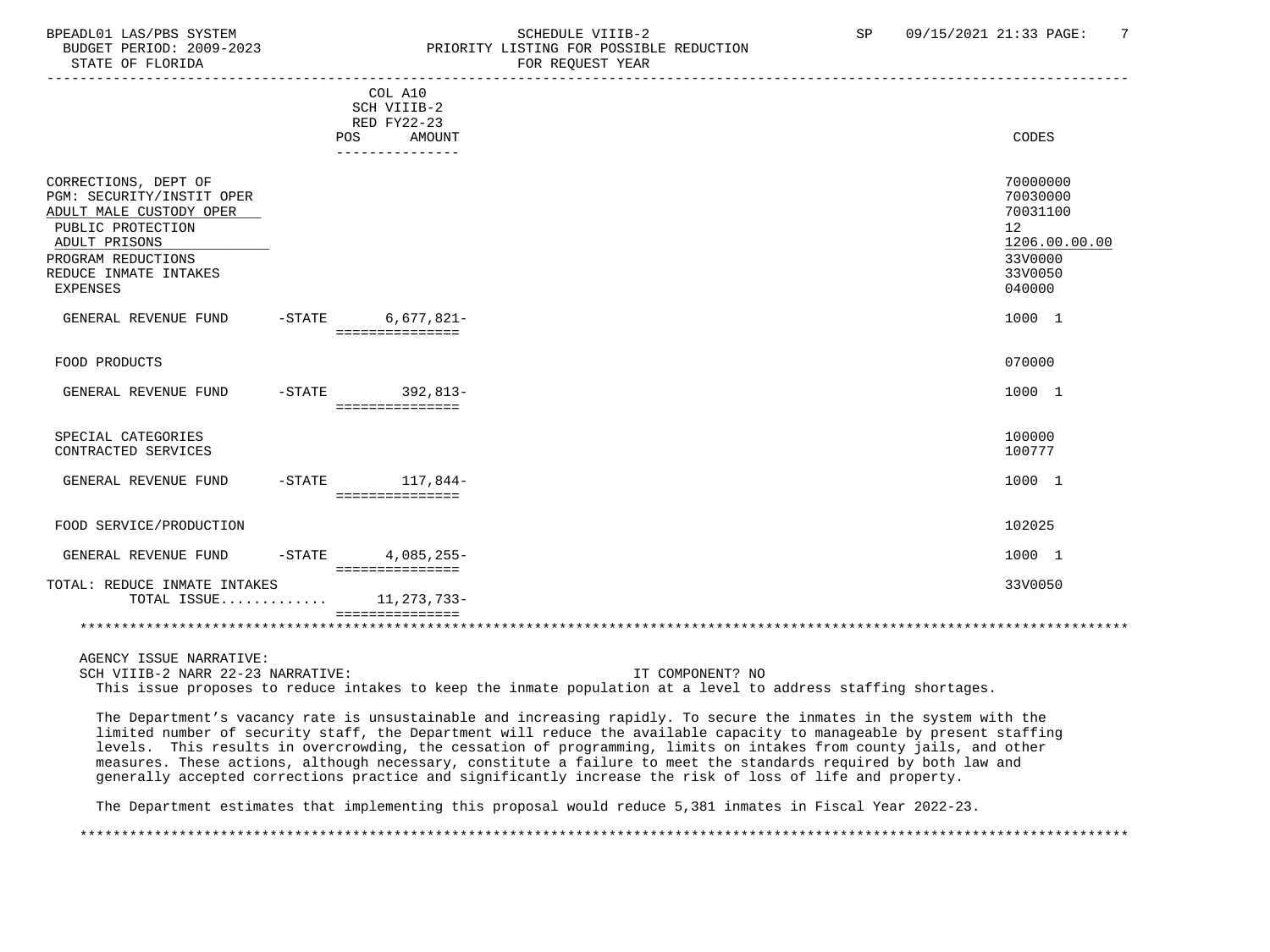# BPEADL01 LAS/PBS SYSTEM SOHEDULE VIIIB-2 SCHEDULE VIIIB-2 SP 09/15/2021 21:33 PAGE: 8 BUDGET PERIOD: 2009-2023 PRIORITY LISTING FOR POSSIBLE REDUCTION<br>STATE OF FLORIDA POR REOUEST YEAR FOR REQUEST YEAR

|                                                                                                                    | COL A10<br>SCH VIIIB-2<br>RED FY22-23 |                                                         |
|--------------------------------------------------------------------------------------------------------------------|---------------------------------------|---------------------------------------------------------|
|                                                                                                                    | AMOUNT<br>POS                         | CODES                                                   |
|                                                                                                                    |                                       |                                                         |
| CORRECTIONS, DEPT OF<br>PGM: SECURITY/INSTIT OPER<br>ADULT MALE CUSTODY OPER<br>PUBLIC PROTECTION<br>ADULT PRISONS |                                       | 70000000<br>70030000<br>70031100<br>12<br>1206.00.00.00 |
| TOTAL: ADULT PRISONS                                                                                               |                                       | 1206.00.00.00                                           |
| BY FUND TYPE                                                                                                       |                                       |                                                         |
|                                                                                                                    | $1,941.00 -$                          |                                                         |
| GENERAL REVENUE FUND                                                                                               | 173,004,489-                          | 1000                                                    |
|                                                                                                                    | ===============                       |                                                         |
|                                                                                                                    |                                       |                                                         |
| PUB SVC SQUADS/WRK RELEASE                                                                                         |                                       | 70031600                                                |
| PUBLIC PROTECTION                                                                                                  |                                       | 12                                                      |
| ADULT PRISONS                                                                                                      |                                       | 1206.00.00.00                                           |
| STATE FUNDING REDUCTIONS                                                                                           |                                       | 3300000                                                 |
| REDUCE TRUST FUND AUTHORITY                                                                                        |                                       | 3300100                                                 |
| SALARIES AND BENEFITS                                                                                              |                                       | 010000                                                  |
|                                                                                                                    | $68.00 -$                             |                                                         |
| CORRECTION WORK PROGRAM TF-STATE                                                                                   | $4,285,402-$                          | 2151 1                                                  |
|                                                                                                                    |                                       |                                                         |
|                                                                                                                    |                                       |                                                         |

AGENCY ISSUE NARRATIVE:

SCH VIIIB-2 NARR 22-23 NARRATIVE: IT COMPONENT? NO

 Under master agreement with the Florida Department of Transportation (DOT), the Florida Department of Corrections (Department) provides inmate work squads which perform highway and right-of-way maintenance for DOT districts across the state. The purpose of this agreement is for the Department to provide inmates working under the supervision of the Department (Department Supervised Work Crews) to perform regularly scheduled specific maintenance activities as directed by the DOT, and to provide inmates who are assigned to and working under the supervision of DOT. DOT provides technical assistance and verbal and/or written instructions pertaining to work methods, reporting of production, and use of equipment/tools as required or necessary to perform the assigned tasks.

 This proposal would reduce the number of Department supervised work squads. \*\*\*\*\*\*\*\*\*\*\*\*\*\*\*\*\*\*\*\*\*\*\*\*\*\*\*\*\*\*\*\*\*\*\*\*\*\*\*\*\*\*\*\*\*\*\*\*\*\*\*\*\*\*\*\*\*\*\*\*\*\*\*\*\*\*\*\*\*\*\*\*\*\*\*\*\*\*\*\*\*\*\*\*\*\*\*\*\*\*\*\*\*\*\*\*\*\*\*\*\*\*\*\*\*\*\*\*\*\*\*\*\*\*\*\*\*\*\*\*\*\*\*\*\*\*\*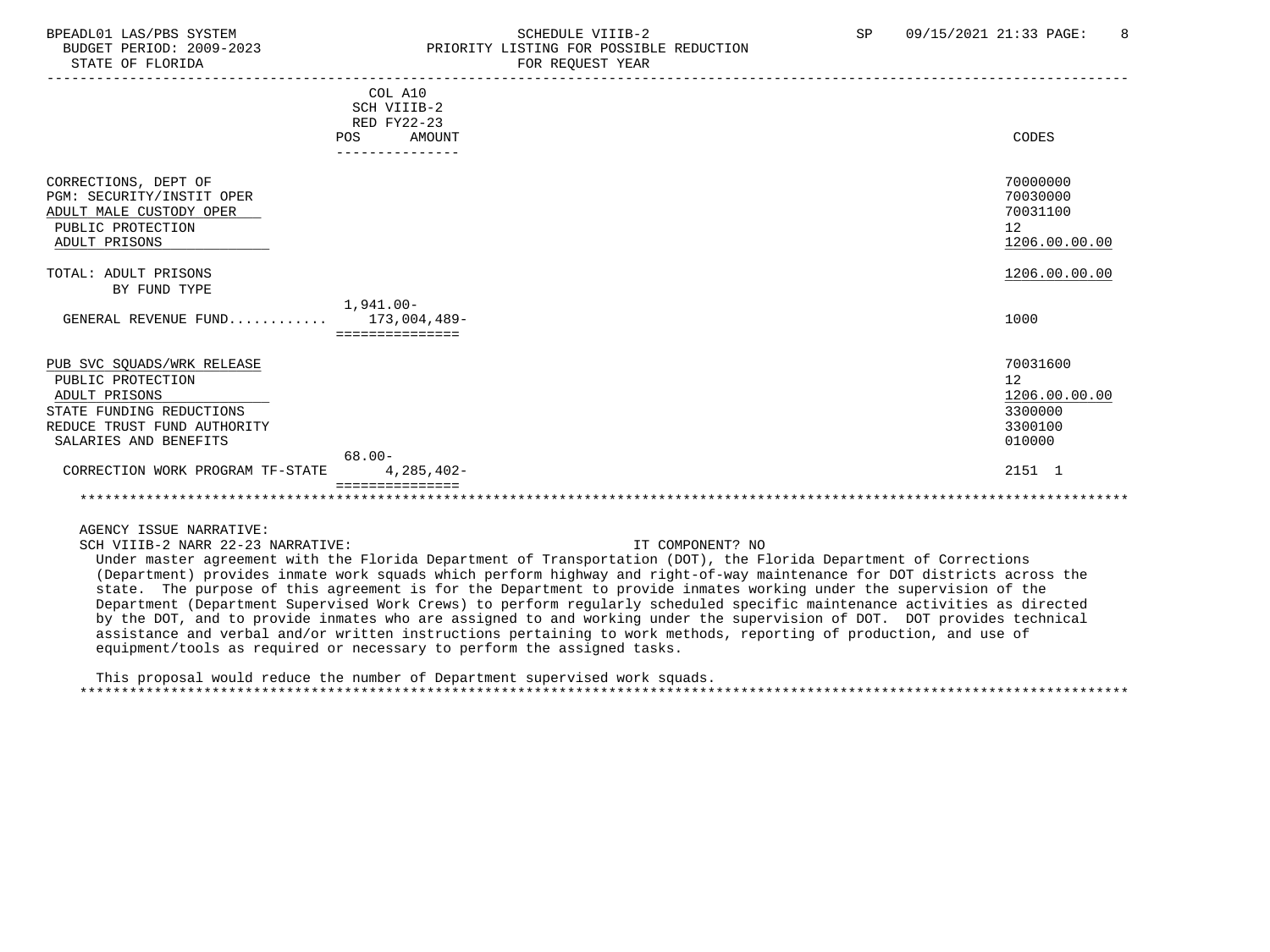# BPEADL01 LAS/PBS SYSTEM SCHEDULE VIIIB-2 SCHEDULE VIIIB-2 SP 09/15/2021 21:33 PAGE: 9 BUDGET PERIOD: 2009-2023 PRIORITY LISTING FOR POSSIBLE REDUCTION FOR REQUEST YEAR

|                                                 | COL A10                    |           |                    |          |      |                       |
|-------------------------------------------------|----------------------------|-----------|--------------------|----------|------|-----------------------|
|                                                 | SCH VIIIB-2<br>RED FY22-23 |           |                    |          |      |                       |
|                                                 | AMOUNT<br>POS              |           |                    |          |      | CODES                 |
|                                                 |                            |           |                    |          |      |                       |
|                                                 |                            |           |                    |          |      |                       |
| CORRECTIONS, DEPT OF                            |                            |           |                    |          |      | 70000000              |
| PGM: SECURITY/INSTIT OPER                       |                            |           |                    |          |      | 70030000              |
| PUB SVC SQUADS/WRK RELEASE<br>PUBLIC PROTECTION |                            |           |                    |          |      | 70031600<br>12        |
| ADULT PRISONS                                   |                            |           |                    |          |      | 1206.00.00.00         |
| STATE FUNDING REDUCTIONS                        |                            |           |                    |          |      | 3300000               |
| REDUCE TRUST FUND AUTHORITY                     |                            |           |                    |          |      | 3300100               |
|                                                 |                            |           |                    |          |      |                       |
| POSITION DETAIL OF SALARIES AND BENEFITS:       |                            |           |                    |          |      |                       |
|                                                 |                            |           |                    |          |      | LAPSE LAPSED SALARIES |
|                                                 | <b>FTE</b>                 | BASE RATE | ADDITIVES BENEFITS | SUBTOTAL | ႜၟ   | AND BENEFITS          |
|                                                 |                            |           |                    |          |      |                       |
| A10 - SCH VIIIB-2 RED FY22-23                   |                            |           |                    |          |      |                       |
|                                                 |                            |           |                    |          |      |                       |
| CHANGES TO CURRENTLY AUTHORIZED POSITIONS       |                            |           |                    |          |      |                       |
| P101 PROPOSED CLASS CODE<br>N1000 001           | $68.00 -$                  |           |                    |          | 0.00 |                       |
|                                                 |                            |           |                    |          |      |                       |
|                                                 |                            |           |                    |          |      |                       |
| TOTALS FOR ISSUE BY FUND                        |                            |           |                    |          |      |                       |
|                                                 |                            |           |                    |          |      |                       |
|                                                 | $68.00 -$                  |           |                    |          |      | ==============        |
|                                                 |                            |           |                    |          |      |                       |
| OTHER SALARY AMOUNT                             |                            |           |                    |          |      |                       |
| 2151 CORRECTION WORK PROGRAM TF                 |                            |           |                    |          |      | $4,285,402-$          |
|                                                 |                            |           |                    |          |      |                       |
|                                                 |                            |           |                    |          |      | 4,285,402-            |
|                                                 |                            |           |                    |          |      | ==============        |
|                                                 |                            |           |                    |          |      |                       |
|                                                 |                            |           |                    |          |      |                       |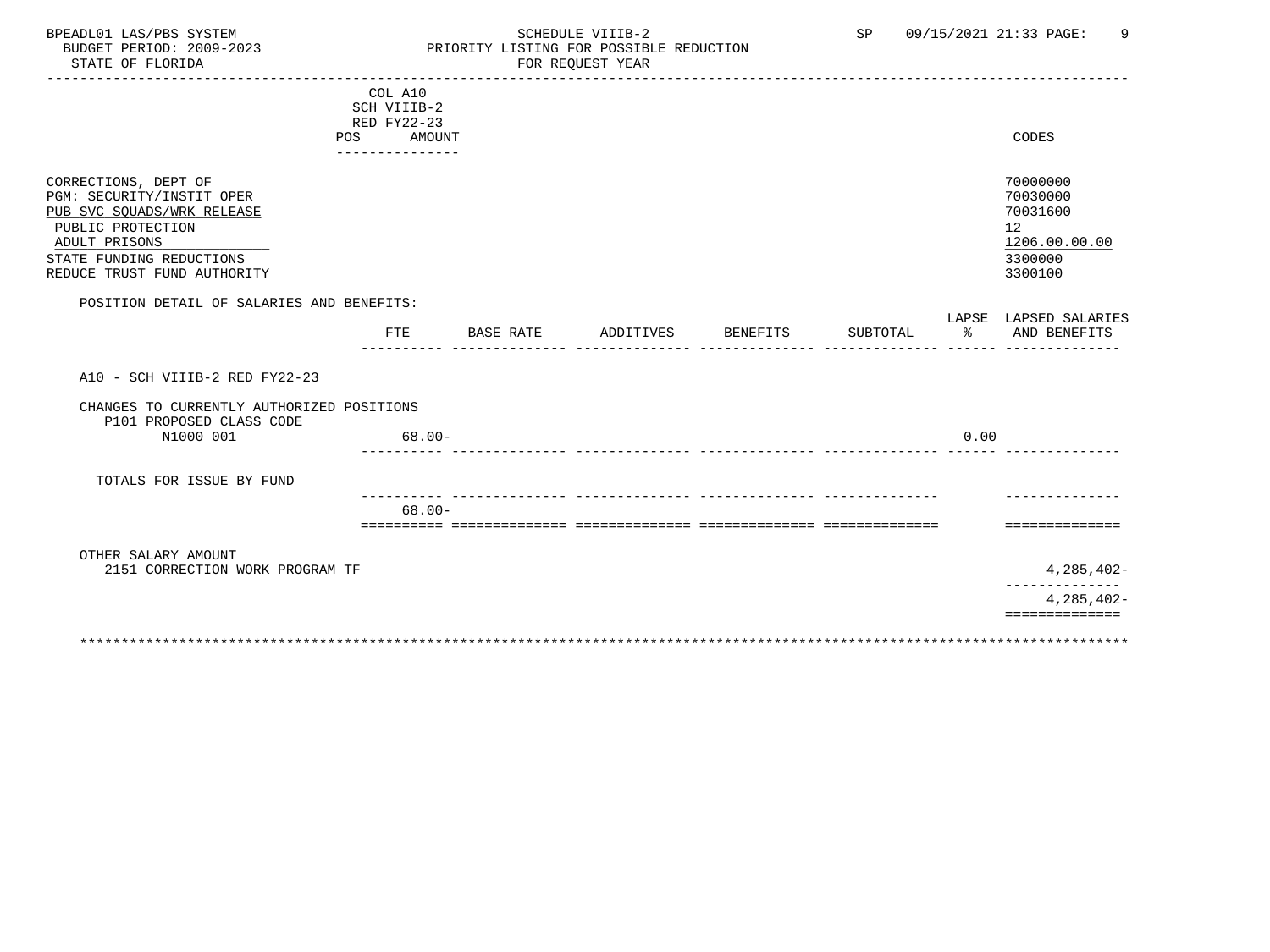STATE OF FLORIDA FOR REQUEST YEAR FOR REQUEST THAT A STATE OF STATE OF STATE OF STATE OF STATE OF STATE OF STATE OF STATE OF STATE OF STATE OF STATE OF STATE OF STATE OF STATE OF STATE OF STATE OF STATE OF STATE OF STATE O

# BPEADL01 LAS/PBS SYSTEM STRAND SCHEDULE VIIIB-2 SP 09/15/2021 21:33 PAGE: 10 BUDGET PERIOD: 2009-2023 PRIORITY LISTING FOR POSSIBLE REDUCTION

|                                                | COL A10<br>SCH VIIIB-2<br>RED FY22-23 |               |  |
|------------------------------------------------|---------------------------------------|---------------|--|
| POS                                            | AMOUNT                                | CODES         |  |
|                                                |                                       |               |  |
|                                                |                                       |               |  |
| CORRECTIONS, DEPT OF                           |                                       | 70000000      |  |
| <b>PGM: HEALTH SERVICES</b>                    |                                       | 70250000      |  |
| INMATE HEALTH SERVICES                         |                                       | 70251000      |  |
| PUBLIC PROTECTION                              |                                       | 12            |  |
| ADULT PRISONS                                  |                                       | 1206.00.00.00 |  |
| PROGRAM REDUCTIONS                             |                                       | 33V0000       |  |
| REMAINING SENTENCE 24 MONTHS                   |                                       |               |  |
| OR MORE                                        |                                       | 33V0010       |  |
| SPECIAL CATEGORIES                             |                                       | 100000        |  |
| INMATE HEALTH SERVICES                         |                                       | 104017        |  |
|                                                |                                       |               |  |
| GENERAL REVENUE FUND<br>$-$ STATE              | $33,355,149-$                         | 1000 1        |  |
|                                                | ----------------                      |               |  |
|                                                |                                       |               |  |
| GENERAL DRUGS                                  |                                       | 104530        |  |
|                                                |                                       |               |  |
| GENERAL REVENUE FUND<br>$-$ STATE              | 10,161,027-                           | 1000 1        |  |
|                                                | ===============                       |               |  |
| TOTAL: REMAINING SENTENCE 24 MONTHS<br>OR MORE |                                       | 33V0010       |  |
| TOTAL ISSUE 43,516,176-                        |                                       |               |  |
|                                                |                                       |               |  |
|                                                |                                       |               |  |

### AGENCY ISSUE NARRATIVE:

SCH VIIIB-2 NARR 22-23 NARRATIVE: IT COMPONENT? NO

 Pursuant to Section 944.17 (3)(a), Florida Statutes, "notwithstanding the provisions of s. 948.03, only those persons who are convicted and sentenced in circuit court to a cumulative sentence of incarceration for 1 year or more, whether sentence is imposed in the same or separate circuits, may be received by the department into the state correctional system. Such persons shall be delivered to the custody of the department at such reception and classification centers as shall be provided for this purpose."

 This proposal would require changing the statute from individuals sentenced to one year or more being sent to the Department of Corrections (Department) to only sending those with 24 months or more left to serve on their sentence. In many cases, individuals who are sentenced to two years or more spend a much shorter period of time in Department custody due to credit for time served and other factors which is costly to the Department since all inmates must go through the same resource intensive process reception process, regardless of the amount of time on their sentence.

### RECEPTION

 The Department is statutorily mandated to provide for a reception process that fully diagnoses and assesses each and every inmate received into custody to determine his/her needs. This process ensures that inmates are correctly classified for security purposes and placed in facilities best suited to meet the individual's needs identified at intake. The process requires coordination of all units such as Security, Classification, Medical and Mental Health, and Education and Substance Abuse Services. The reception process includes verification of commitment information, medical and mental health exams, property inventory, fingerprinting, formal orientation as well as a myriad of other exams and assessments necessary to comply with statutory mandates. Generally the reception process takes several weeks to complete, but this is dependent upon the inmate's medical and/or mental health needs, which may require more detailed evaluation. All inmates entering the Department of Correction's system, regardless of the time they will serve, must go through the same resource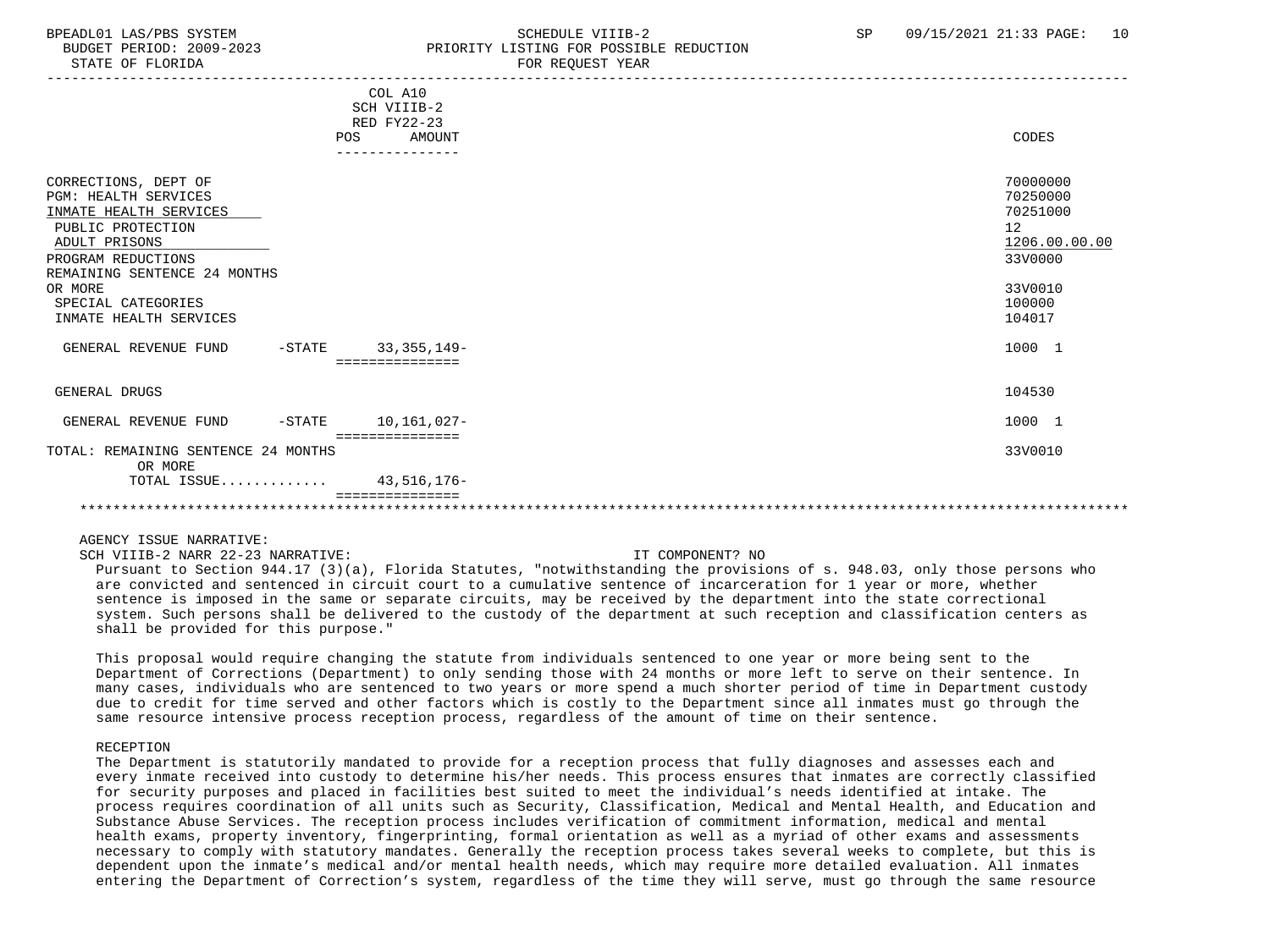# BPEADL01 LAS/PBS SYSTEM SALLE STRINGER STRINGER STRINGER SP (9/15/2021 21:33 PAGE: 11 BUDGET PERIOD: 2009-2023<br>
PRIORITY LISTING FOR POSSIBLE REDUCTION

| STATE OF FLORIDA                                                                                                                                                   | FOR REQUEST YEAR                                        |                                                                    |
|--------------------------------------------------------------------------------------------------------------------------------------------------------------------|---------------------------------------------------------|--------------------------------------------------------------------|
|                                                                                                                                                                    | COL A10<br>SCH VIIIB-2<br>RED FY22-23<br>POS.<br>AMOUNT | CODES                                                              |
| CORRECTIONS, DEPT OF<br>PGM: HEALTH SERVICES<br>INMATE HEALTH SERVICES<br>PUBLIC PROTECTION<br>ADULT PRISONS<br>PROGRAM REDUCTIONS<br>REMAINING SENTENCE 24 MONTHS |                                                         | 70000000<br>70250000<br>70251000<br>12<br>1206.00.00.00<br>33V0000 |
| OR MORE                                                                                                                                                            |                                                         | 33V0010                                                            |

intensive reception process.

### RELEASE

 The release process serves to ensure that inmates are released only after applicable statutory requirements and transitional needs are met. This typically draws in both institutional and community based resources, ranging from the release officer to medical and mental health staff, probation officers, the courts or the Florida Commission of Offender Review, Department of Children and Families, sheriffs offices, and various community service providers. The same resource-intensive process is applicable regardless of the period of incarceration in the Department. The time frame for the release process is such that when incarceration in Department custody is less than 24 months, and depending on credit for time served, the inmate will have hardly cleared the reception process before the release process begins; sometimes the two overlap.

Below is a listing of the prevalent offenses for the inmates used in the proposal:

 DRUGS, MANUFACTURE/SALE/PURCHASE DRUGS, POSSESSION/OTHER STOLEN PROPERTY BURGLARY, STRUCTURE GRAND THEFT, OTHER BURGLARY, DWELLING WEAPONS, POSSESSION VIOLENT, OTHER ROBBERY WITHOUT WEAPON CRIMINAL JUSTICE SYSTEM OTHER THEFT/PROPERTY DAMAGE ESCAPE FRAUDULENT PRACTICES TRAFFIC, OTHER GRAND THEFT, AUTOMOBILE DRUGS, TRAFFICKING AGGRAVATED ASSAULT FORGERY/COUNTERFEITING ASSAULT/BATTERY ON L.E.O. AGGRAVATED BATTERY ASSAULT/BATTERY, OTHER

The total reduction for this proposal is 1,445 FTE and \$165,123,024.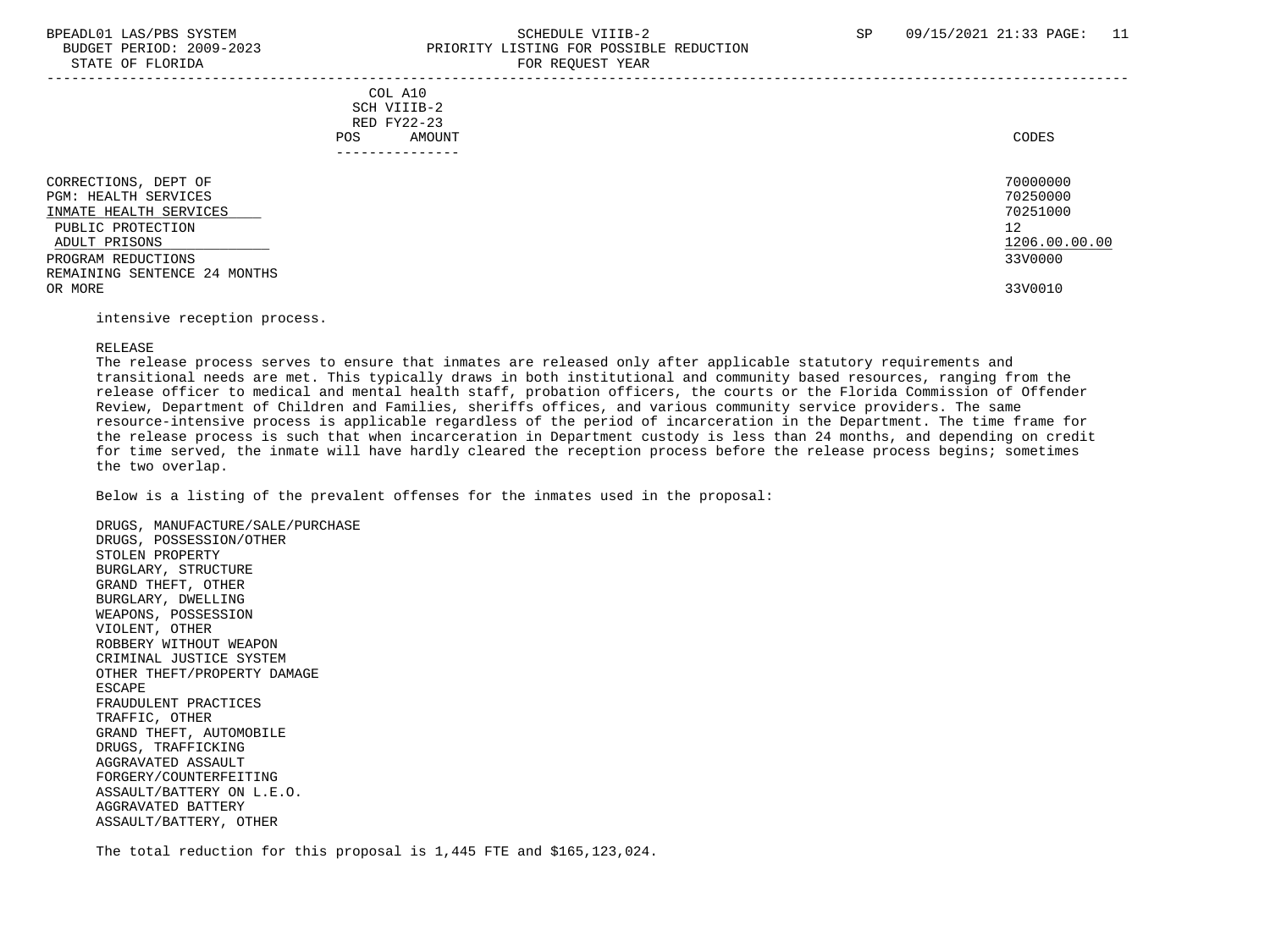STATE OF FLORIDA FOR STATE OF STATE OF STATE OF STATE OF STATE OF STATE OF STATE OF STATE OF STATE OF STATE OF STATE OF STATE OF STATE OF STATE OF STATE OF STATE OF STATE OF STATE OF STATE OF STATE OF STATE OF STATE OF STA

# BPEADL01 LAS/PBS SYSTEM SALL SALL SOMEDULE VIIIB-2 SP 09/15/2021 21:33 PAGE: 12 BUDGET PERIOD: 2009-2023 PRIORITY LISTING FOR POSSIBLE REDUCTION

| COL A10<br>SCH VIIIB-2<br>RED FY22-23<br>POS.                                                                                                                                 | AMOUNT<br>------------ | CODES                                                                         |
|-------------------------------------------------------------------------------------------------------------------------------------------------------------------------------|------------------------|-------------------------------------------------------------------------------|
| CORRECTIONS, DEPT OF<br>PGM: HEALTH SERVICES<br>INMATE HEALTH SERVICES<br>PUBLIC PROTECTION<br>ADULT PRISONS<br>PROGRAM REDUCTIONS<br>REMAINING SENTENCE 24 MONTHS<br>OR MORE |                        | 70000000<br>70250000<br>70251000<br>12<br>1206.00.00.00<br>33V0000<br>33V0010 |

 This proposal would require revision to Section 944.17(3)(a), Florida Statutes. \*\*\*\*\*\*\*\*\*\*\*\*\*\*\*\*\*\*\*\*\*\*\*\*\*\*\*\*\*\*\*\*\*\*\*\*\*\*\*\*\*\*\*\*\*\*\*\*\*\*\*\*\*\*\*\*\*\*\*\*\*\*\*\*\*\*\*\*\*\*\*\*\*\*\*\*\*\*\*\*\*\*\*\*\*\*\*\*\*\*\*\*\*\*\*\*\*\*\*\*\*\*\*\*\*\*\*\*\*\*\*\*\*\*\*\*\*\*\*\*\*\*\*\*\*\*\*

 OFFENDERS SCORING FORTY-FOUR OR LESS POINTS 33V0020 SPECIAL CATEGORIES 100000 PHOTOS SOFIE AND SERVICES AND SERVICES AND SERVICES AND SERVICES AND SERVICES AND SERVICES AND SERVICE SUPPORTED A SUBSERVICE SUPPORTED A SUBSERVICE SUPPORTED A SUBSERVICE SUPPORTED A SUBSERVICE S INMATE HEALTH SERVICES GENERAL REVENUE FUND -STATE 12,243,560-<br>
1000 1 =============== GENERAL DRUGS 104530 GENERAL REVENUE FUND -STATE 3,729,774- =============== TOTAL: OFFENDERS SCORING FORTY-FOUR OR 33V0020 LESS POINTS TOTAL ISSUE............. 15,973,334- =============== \*\*\*\*\*\*\*\*\*\*\*\*\*\*\*\*\*\*\*\*\*\*\*\*\*\*\*\*\*\*\*\*\*\*\*\*\*\*\*\*\*\*\*\*\*\*\*\*\*\*\*\*\*\*\*\*\*\*\*\*\*\*\*\*\*\*\*\*\*\*\*\*\*\*\*\*\*\*\*\*\*\*\*\*\*\*\*\*\*\*\*\*\*\*\*\*\*\*\*\*\*\*\*\*\*\*\*\*\*\*\*\*\*\*\*\*\*\*\*\*\*\*\*\*\*\*\*

AGENCY ISSUE NARRATIVE:

SCH VIIIB-2 NARR 22-23 NARRATIVE: IT COMPONENT? NO

 The Criminal Punishment Code allows for a non-state prison sanction for offenders scoring 44 or less total points. This proposal would suggest only offenders sentenced to greater than 44 points receive a prison sentence therefore reducing prison admissions. Section 775.082(10), F.S., was enacted in 2009 as a prison diversion program to keep certain offenders out of the state prison system and to steer them to community based sanctions that could provide for public safety at a reduced cost. Under this statute, the legislature mandates a non-state prison sanction for offenders who are convicted of a third degree, non-forcible felony (third degree felony burglary is not a forcible felony for this purpose) and who score 22 points or less. An exception is made when the court makes a written finding that a non-state sanction could present a danger to the public.

 This proposal would expand this sentencing policy to mandate non-state prison for all offenders scoring 44 points or less. Like the offenders that fall within the parameters of s.775.082(10), F.S., most of these offenders will be convicted of non-violent crimes that can adequately managed short of a prison term. For those requiring incarceration, the court could still impose a year in jail. Also, this approach takes seriously the scoring system itself, under which a total sentence score of 44 would convert to a 12 month jail term (see  $s.921.0024(2)$ , F.S., 44 28 X .75 = 12).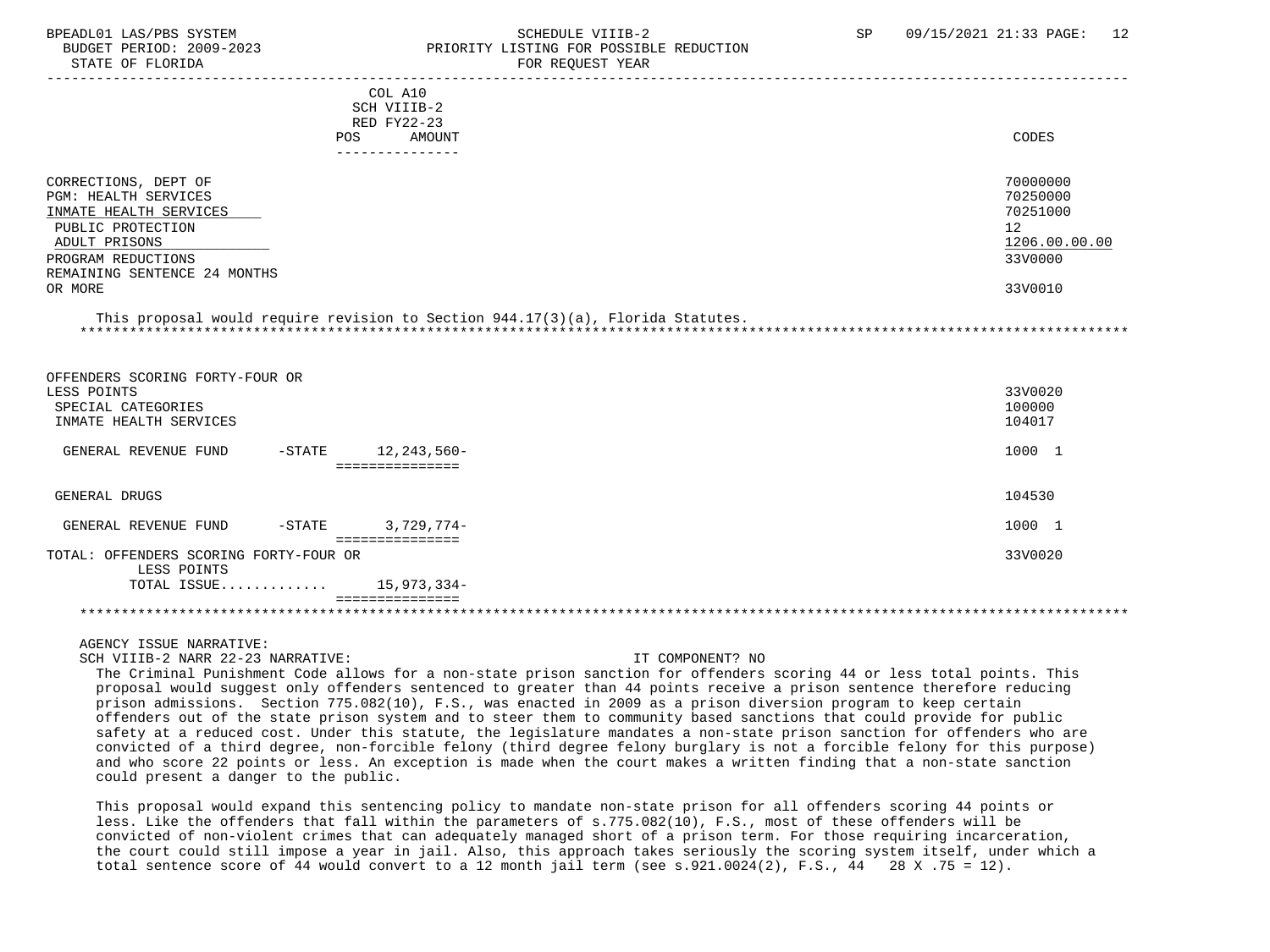# BPEADL01 LAS/PBS SYSTEM SCHEDULE VIIIB-2 SCHEDULE VIIIB-2 SP 09/15/2021 21:33 PAGE: 13 BUDGET PERIOD: 2009-2023<br>
STATE OF FLORIDA<br>
FOR REOUEST YEAR FOR REQUEST YEAR

|                                                                                                                                                                                             | COL A10<br>SCH VIIIB-2<br>RED FY22-23<br>AMOUNT<br>POS.<br>------------ | CODES                                                                         |
|---------------------------------------------------------------------------------------------------------------------------------------------------------------------------------------------|-------------------------------------------------------------------------|-------------------------------------------------------------------------------|
| CORRECTIONS, DEPT OF<br><b>PGM: HEALTH SERVICES</b><br>INMATE HEALTH SERVICES<br>PUBLIC PROTECTION<br>ADULT PRISONS<br>PROGRAM REDUCTIONS<br>OFFENDERS SCORING FORTY-FOUR OR<br>LESS POINTS |                                                                         | 70000000<br>70250000<br>70251000<br>12<br>1206.00.00.00<br>33V0000<br>33V0020 |

 This proposal would require revision to Section 921.0024, Florida Statutes. \*\*\*\*\*\*\*\*\*\*\*\*\*\*\*\*\*\*\*\*\*\*\*\*\*\*\*\*\*\*\*\*\*\*\*\*\*\*\*\*\*\*\*\*\*\*\*\*\*\*\*\*\*\*\*\*\*\*\*\*\*\*\*\*\*\*\*\*\*\*\*\*\*\*\*\*\*\*\*\*\*\*\*\*\*\*\*\*\*\*\*\*\*\*\*\*\*\*\*\*\*\*\*\*\*\*\*\*\*\*\*\*\*\*\*\*\*\*\*\*\*\*\*\*\*\*\*

| REDUCE INMATE INTAKES<br>SPECIAL CATEGORIES<br>INMATE HEALTH SERVICES |                 | 33V0050<br>100000<br>104017 |
|-----------------------------------------------------------------------|-----------------|-----------------------------|
| $-$ STATE<br>GENERAL REVENUE FUND                                     | 25,562,563-     | 1000 1                      |
|                                                                       |                 |                             |
| GENERAL DRUGS                                                         |                 | 104530                      |
| $-$ STATE<br>GENERAL REVENUE FUND                                     | $6,942,713-$    | 1000 1                      |
|                                                                       |                 |                             |
| TOTAL: REDUCE INMATE INTAKES<br>TOTAL ISSUE                           | 32,505,276-     | 33V0050                     |
|                                                                       | =============== |                             |
|                                                                       |                 |                             |

 AGENCY ISSUE NARRATIVE: SCH VIIIB-2 NARR 22-23 NARRATIVE: IT COMPONENT? NO This issue proposes to reduce intakes to keep the inmate population at a level to address staffing shortages.

 The Department's vacancy rate is unsustainable and increasing rapidly. To secure the inmates in the system with the limited number of security staff, the Department will reduce the available capacity to manageable by present staffing levels. This results in overcrowding, the cessation of programming, limits on intakes from county jails, and other measures. These actions, although necessary, constitute a failure to meet the standards required by both law and generally accepted corrections practice and significantly increase the risk of loss of life and property.

 The Department estimates that implementing this proposal would reduce 5,381 inmates in Fiscal Year 2022-23. \*\*\*\*\*\*\*\*\*\*\*\*\*\*\*\*\*\*\*\*\*\*\*\*\*\*\*\*\*\*\*\*\*\*\*\*\*\*\*\*\*\*\*\*\*\*\*\*\*\*\*\*\*\*\*\*\*\*\*\*\*\*\*\*\*\*\*\*\*\*\*\*\*\*\*\*\*\*\*\*\*\*\*\*\*\*\*\*\*\*\*\*\*\*\*\*\*\*\*\*\*\*\*\*\*\*\*\*\*\*\*\*\*\*\*\*\*\*\*\*\*\*\*\*\*\*\*

TOTAL: ADULT PRISONS 1206.00.00 PRISONS BY FUND TYPE GENERAL REVENUE FUND............. 91,994,786-===============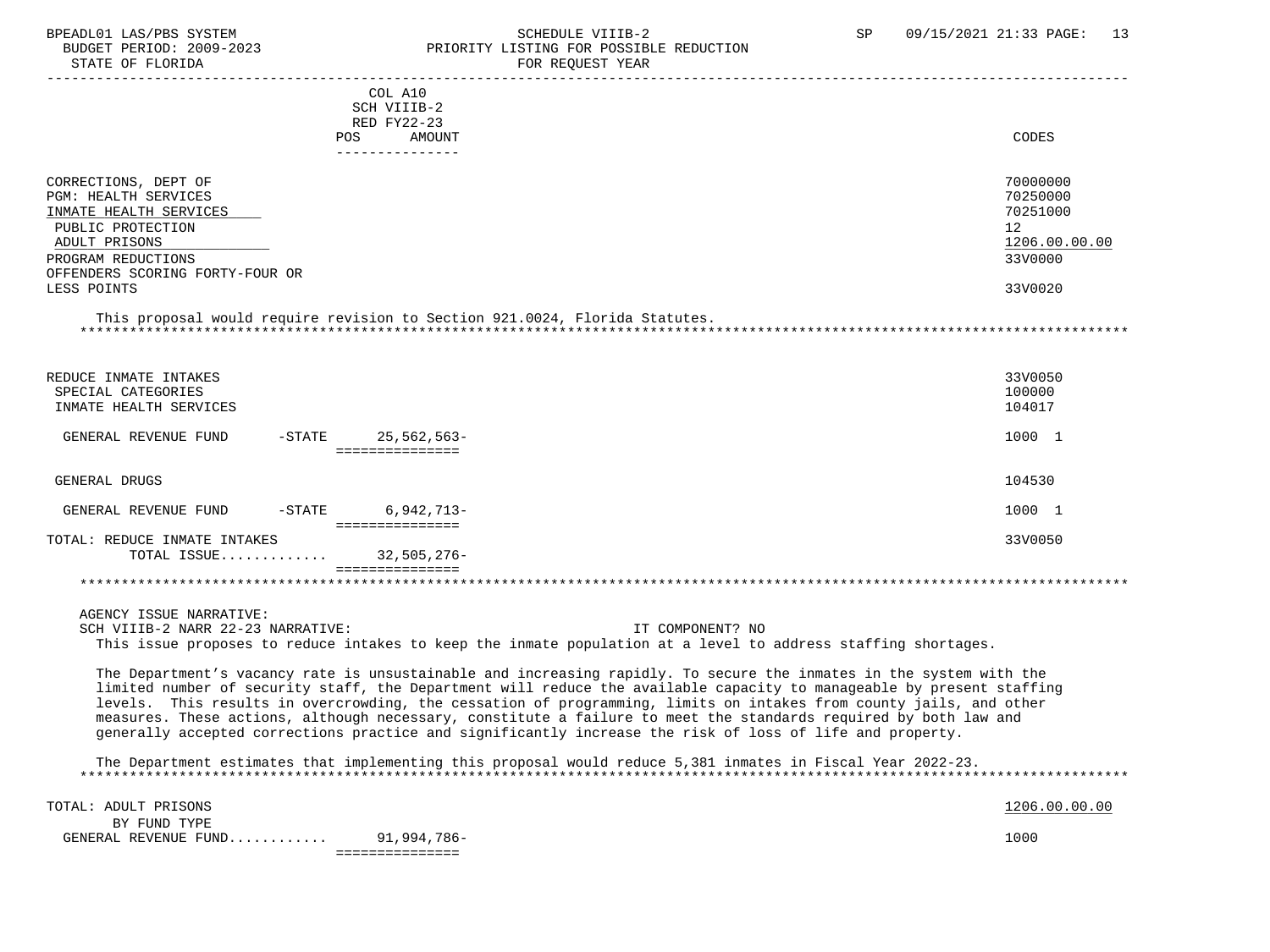STATE OF FLORIDA FOR REQUEST YEAR FOR REQUEST YEAR

# BPEADL01 LAS/PBS SYSTEM SALLE STRINGER STRINGER STRINGER STRINGER SP (99/15/2021 21:33 PAGE: 14 BUDGET PERIOD: 2009-2023 PRIORITY LISTING FOR POSSIBLE REDUCTION

|                                     | COL A10<br>SCH VIIIB-2 |                 |
|-------------------------------------|------------------------|-----------------|
|                                     | RED FY22-23            |                 |
|                                     | AMOUNT<br>POS          | CODES           |
|                                     | ---------------        |                 |
|                                     |                        |                 |
|                                     |                        |                 |
| CORRECTIONS, DEPT OF                |                        | 70000000        |
| PGM: EDUCATION & PROGRAMS           |                        | 70450000        |
| ADULT SUBST ABUSE/PREV/SVC          |                        | 70450100        |
| PUBLIC PROTECTION                   |                        | 12 <sup>°</sup> |
| DRUG CONTRL/SUBSTNCE ABUSE          |                        | 1201.00.00.00   |
| PROGRAM REDUCTIONS                  |                        | 33V0000         |
|                                     |                        |                 |
| REMAINING SENTENCE 24 MONTHS        |                        |                 |
| OR MORE                             |                        | 33V0010         |
| SALARIES AND BENEFITS               |                        | 010000          |
|                                     | $25.00 -$              |                 |
| GENERAL REVENUE FUND<br>$-$ STATE   | 1,441,957-             | 1000 1          |
|                                     | ===============        |                 |
|                                     |                        |                 |
| SPECIAL CATEGORIES                  |                        | 100000          |
| CONTRACT DRUG ABUSE SVCS            |                        | 100716          |
|                                     |                        |                 |
|                                     |                        |                 |
| GENERAL REVENUE FUND                | -STATE 795,802-        | 1000 1          |
|                                     | ===============        |                 |
|                                     |                        |                 |
| CONTRACTED SERVICES                 |                        | 100777          |
|                                     |                        |                 |
| GENERAL REVENUE FUND<br>$-$ STATE   | 1,065,694-             | 1000 1          |
|                                     | ===============        |                 |
| TOTAL: REMAINING SENTENCE 24 MONTHS |                        | 33V0010         |
| OR MORE                             |                        |                 |
| TOTAL POSITIONS 25.00-              |                        |                 |
| TOTAL ISSUE                         | $3,303,453-$           |                 |
|                                     | ===============        |                 |
|                                     |                        |                 |

AGENCY ISSUE NARRATIVE:

SCH VIIIB-2 NARR 22-23 NARRATIVE: IT COMPONENT? NO

 Pursuant to Section 944.17 (3)(a), Florida Statutes, "notwithstanding the provisions of s. 948.03, only those persons who are convicted and sentenced in circuit court to a cumulative sentence of incarceration for 1 year or more, whether sentence is imposed in the same or separate circuits, may be received by the department into the state correctional system. Such persons shall be delivered to the custody of the department at such reception and classification centers as shall be provided for this purpose."

 This proposal would require changing the statute from individuals sentenced to one year or more being sent to the Department of Corrections (Department) to only sending those with 24 months or more left to serve on their sentence. In many cases, individuals who are sentenced to two years or more spend a much shorter period of time in Department custody due to credit for time served and other factors which is costly to the Department since all inmates must go through the same resource intensive process reception process, regardless of the amount of time on their sentence.

### RECEPTION

 The Department is statutorily mandated to provide for a reception process that fully diagnoses and assesses each and every inmate received into custody to determine his/her needs. This process ensures that inmates are correctly classified for security purposes and placed in facilities best suited to meet the individual's needs identified at intake. The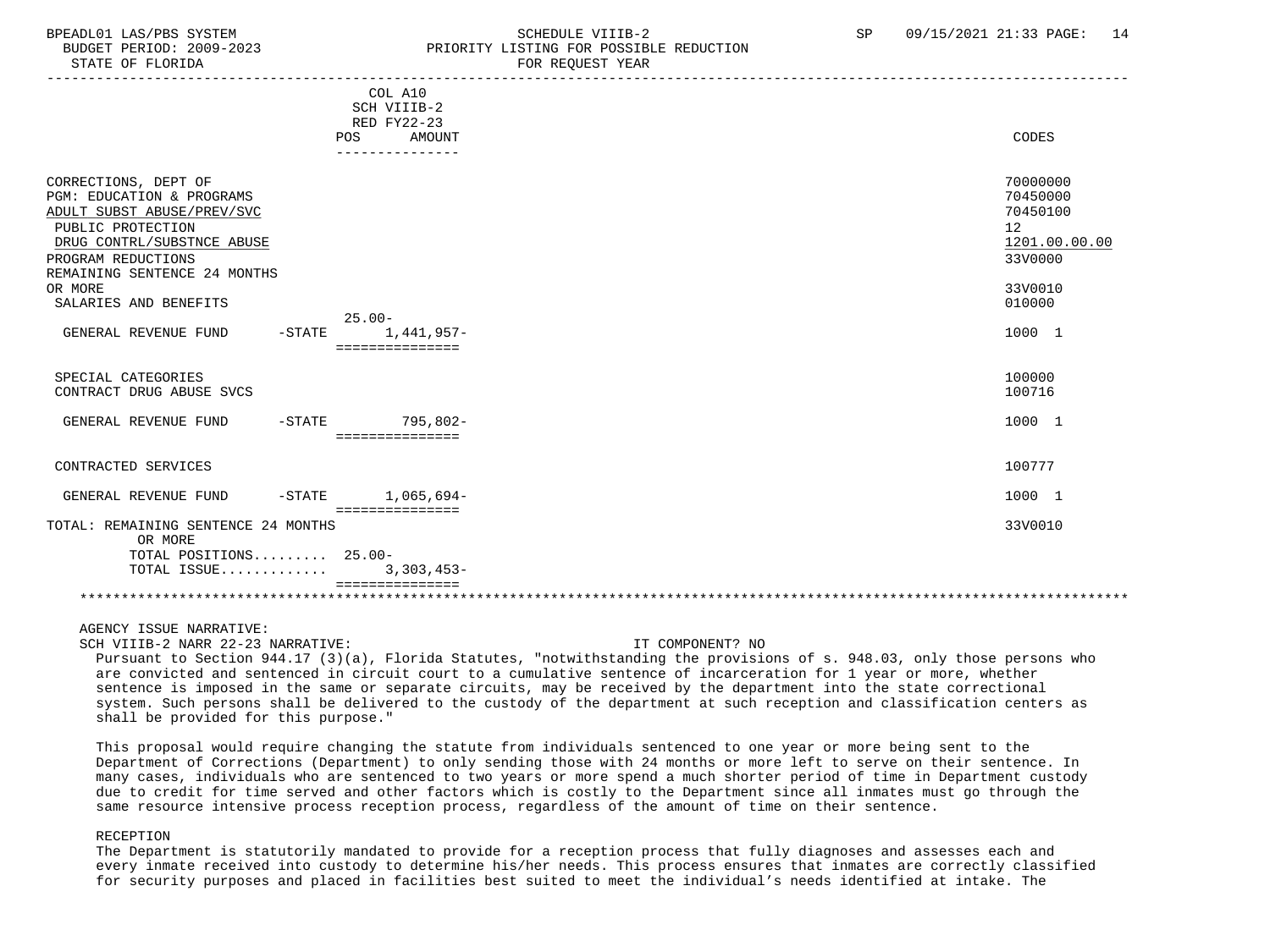## BPEADL01 LAS/PBS SYSTEM STRAND SCHEDULE VIIIB-2 SP 09/15/2021 21:33 PAGE: 15 BUDGET PERIOD: 2009-2023 PRIORITY LISTING FOR POSSIBLE REDUCTION STATE OF FLORIDA FOR REQUEST YEAR

| COL A10<br>SCH VIIIB-2<br>RED FY22-23<br>AMOUNT<br>POS | CODES         |
|--------------------------------------------------------|---------------|
| CORRECTIONS, DEPT OF                                   | 70000000      |
| <b>PGM: EDUCATION &amp; PROGRAMS</b>                   | 70450000      |
| ADULT SUBST ABUSE/PREV/SVC                             | 70450100      |
| PUBLIC PROTECTION                                      | 12            |
| DRUG CONTRL/SUBSTNCE ABUSE                             | 1201.00.00.00 |
| PROGRAM REDUCTIONS                                     | 33V0000       |
| REMAINING SENTENCE 24 MONTHS                           |               |
| OR MORE                                                | 33V0010       |

 process requires coordination of all units such as Security, Classification, Medical and Mental Health, and Education and Substance Abuse Services. The reception process includes verification of commitment information, medical and mental health exams, property inventory, fingerprinting, formal orientation as well as a myriad of other exams and assessments necessary to comply with statutory mandates. Generally the reception process takes several weeks to complete, but this is dependent upon the inmate's medical and/or mental health needs, which may require more detailed evaluation. All inmates entering the Department of Correction's system, regardless of the time they will serve, must go through the same resource intensive reception process.

### RELEASE

 The release process serves to ensure that inmates are released only after applicable statutory requirements and transitional needs are met. This typically draws in both institutional and community based resources, ranging from the release officer to medical and mental health staff, probation officers, the courts or the Florida Commission of Offender Review, Department of Children and Families, sheriffs offices, and various community service providers. The same resource-intensive process is applicable regardless of the period of incarceration in the Department. The time frame for the release process is such that when incarceration in Department custody is less than 24 months, and depending on credit for time served, the inmate will have hardly cleared the reception process before the release process begins; sometimes the two overlap.

Below is a listing of the prevalent offenses for the inmates used in the proposal:

 DRUGS, MANUFACTURE/SALE/PURCHASE DRUGS, POSSESSION/OTHER STOLEN PROPERTY BURGLARY, STRUCTURE GRAND THEFT, OTHER BURGLARY, DWELLING WEAPONS, POSSESSION VIOLENT, OTHER ROBBERY WITHOUT WEAPON CRIMINAL JUSTICE SYSTEM OTHER THEFT/PROPERTY DAMAGE ESCAPE FRAUDULENT PRACTICES TRAFFIC, OTHER GRAND THEFT, AUTOMOBILE DRUGS, TRAFFICKING AGGRAVATED ASSAULT FORGERY/COUNTERFEITING ASSAULT/BATTERY ON L.E.O.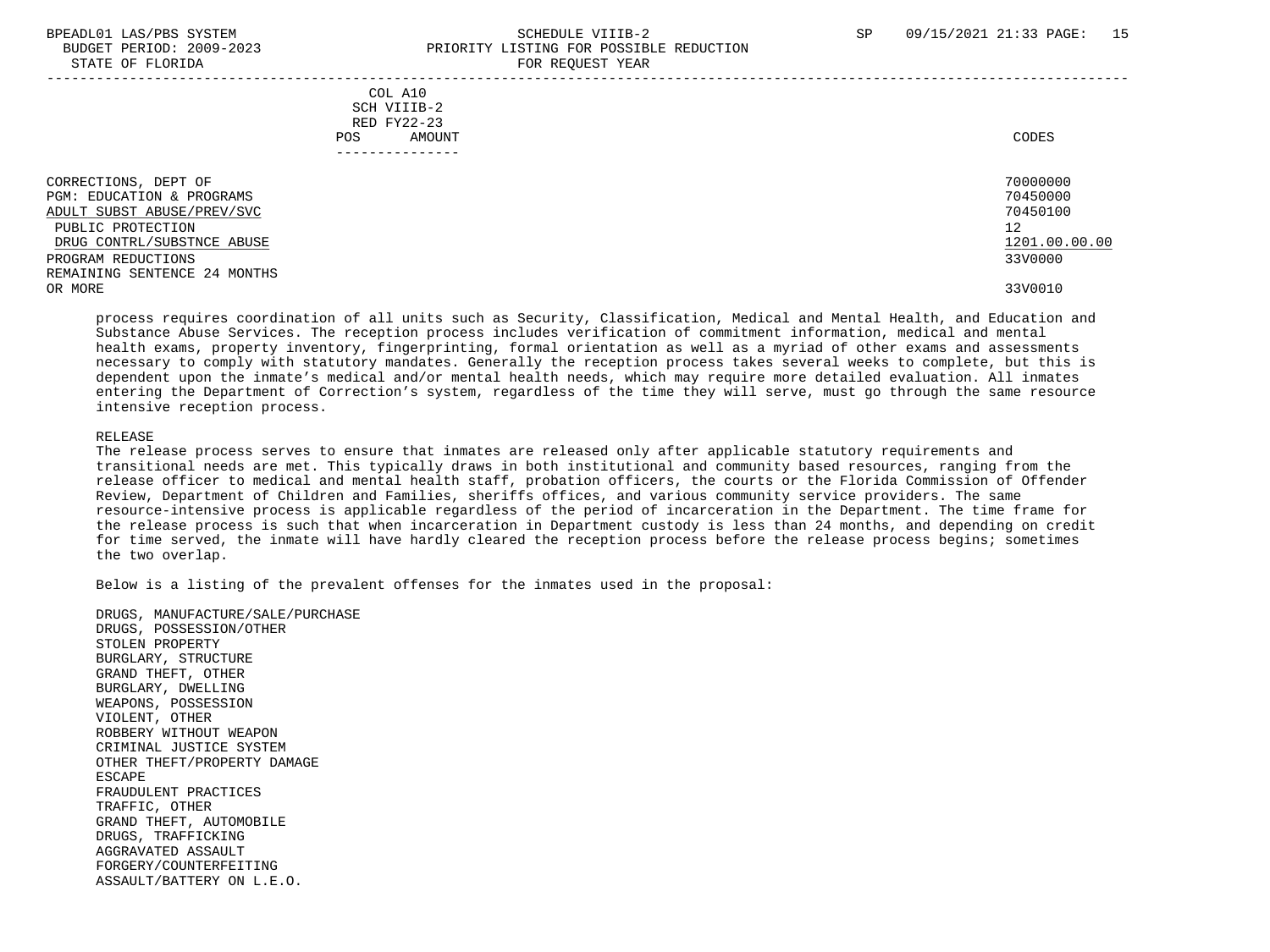STATE OF FLORIDA

# BPEADL01 LAS/PBS SYSTEM SALLE STREDULE VIIIB-2 SCHEDULE VIIIB-2 SP 09/15/2021 21:33 PAGE: 16 PRIORITY LISTING FOR POSSIBLE REDUCTION<br>FOR REQUEST YEAR

|                                                                                 | COL A10                    |               |                    |          |       |                                       |
|---------------------------------------------------------------------------------|----------------------------|---------------|--------------------|----------|-------|---------------------------------------|
|                                                                                 | SCH VIIIB-2<br>RED FY22-23 |               |                    |          |       |                                       |
|                                                                                 | AMOUNT<br>POS              |               |                    |          |       | CODES                                 |
|                                                                                 | ---------------            |               |                    |          |       |                                       |
|                                                                                 |                            |               |                    |          |       | 70000000                              |
| CORRECTIONS, DEPT OF<br>PGM: EDUCATION & PROGRAMS                               |                            |               |                    |          |       | 70450000                              |
| ADULT SUBST ABUSE/PREV/SVC                                                      |                            |               |                    |          |       | 70450100                              |
| PUBLIC PROTECTION                                                               |                            |               |                    |          |       | 12 <sup>°</sup>                       |
| DRUG CONTRL/SUBSTNCE ABUSE                                                      |                            |               |                    |          |       | 1201.00.00.00                         |
| PROGRAM REDUCTIONS                                                              |                            |               |                    |          |       | 33V0000                               |
| REMAINING SENTENCE 24 MONTHS                                                    |                            |               |                    |          |       |                                       |
| OR MORE                                                                         |                            |               |                    |          |       | 33V0010                               |
| AGGRAVATED BATTERY                                                              |                            |               |                    |          |       |                                       |
| ASSAULT/BATTERY, OTHER                                                          |                            |               |                    |          |       |                                       |
| The total reduction for this proposal is 1,445 FTE and \$165,123,024.           |                            |               |                    |          |       |                                       |
|                                                                                 |                            |               |                    |          |       |                                       |
|                                                                                 |                            |               |                    |          |       |                                       |
| This proposal would require revision to Section 944.17(3)(a), Florida Statutes. |                            |               |                    |          |       |                                       |
|                                                                                 |                            |               |                    |          |       |                                       |
|                                                                                 |                            |               |                    |          |       |                                       |
| POSITION DETAIL OF SALARIES AND BENEFITS:                                       |                            |               |                    |          |       |                                       |
|                                                                                 |                            | FTE BASE RATE | ADDITIVES BENEFITS | SUBTOTAL | နွေ တ | LAPSE LAPSED SALARIES<br>AND BENEFITS |
|                                                                                 |                            |               |                    |          |       |                                       |
| A10 - SCH VIIIB-2 RED FY22-23                                                   |                            |               |                    |          |       |                                       |
|                                                                                 |                            |               |                    |          |       |                                       |
| CHANGES TO CURRENTLY AUTHORIZED POSITIONS<br>P101 PROPOSED CLASS CODE           |                            |               |                    |          |       |                                       |
| N1000 001                                                                       | $25.00 -$                  |               |                    |          | 0.00  |                                       |
|                                                                                 |                            |               |                    |          |       |                                       |
| TOTALS FOR ISSUE BY FUND                                                        |                            |               |                    |          |       |                                       |
|                                                                                 |                            |               |                    |          |       |                                       |
|                                                                                 | $25.00 -$                  |               |                    |          |       |                                       |
|                                                                                 |                            |               |                    |          |       | ==============                        |
| OTHER SALARY AMOUNT                                                             |                            |               |                    |          |       |                                       |
| 1000 GENERAL REVENUE FUND                                                       |                            |               |                    |          |       | 1,441,957–                            |
|                                                                                 |                            |               |                    |          |       | ---------------                       |
|                                                                                 |                            |               |                    |          |       | 1,441,957–                            |
|                                                                                 |                            |               |                    |          |       | ==============                        |

\*\*\*\*\*\*\*\*\*\*\*\*\*\*\*\*\*\*\*\*\*\*\*\*\*\*\*\*\*\*\*\*\*\*\*\*\*\*\*\*\*\*\*\*\*\*\*\*\*\*\*\*\*\*\*\*\*\*\*\*\*\*\*\*\*\*\*\*\*\*\*\*\*\*\*\*\*\*\*\*\*\*\*\*\*\*\*\*\*\*\*\*\*\*\*\*\*\*\*\*\*\*\*\*\*\*\*\*\*\*\*\*\*\*\*\*\*\*\*\*\*\*\*\*\*\*\*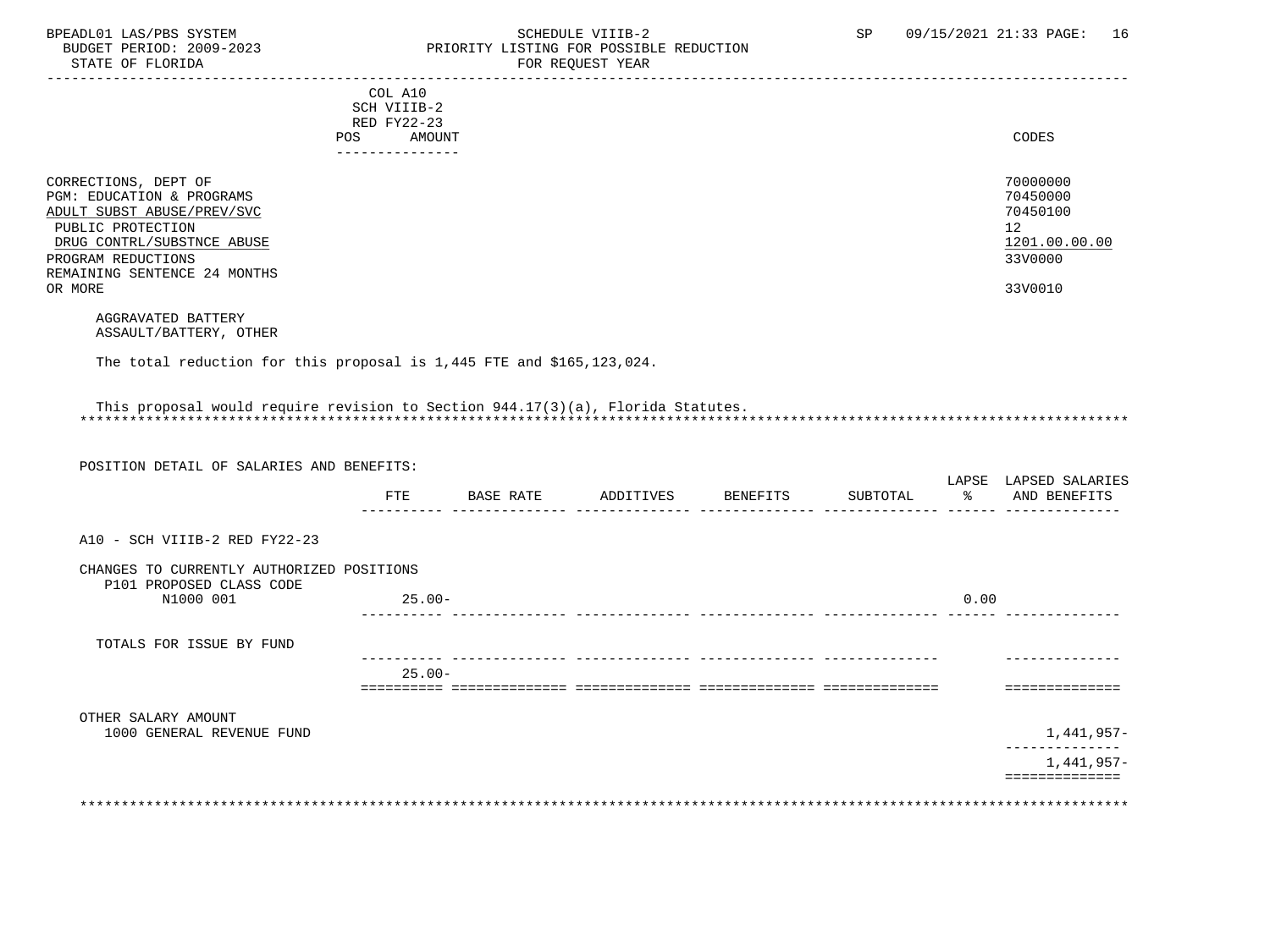# BPEADL01 LAS/PBS SYSTEM SALLE STRINGER STRINGER STRINGER STRINGER SP (99/15/2021 21:33 PAGE: 17 BUDGET PERIOD: 2009-2023 PRIORITY LISTING FOR POSSIBLE REDUCTION

|                                                                                                      | COL A10<br>SCH VIIIB-2<br>RED FY22-23<br>POS<br>AMOUNT | CODES                                               |
|------------------------------------------------------------------------------------------------------|--------------------------------------------------------|-----------------------------------------------------|
|                                                                                                      |                                                        |                                                     |
|                                                                                                      |                                                        |                                                     |
| CORRECTIONS, DEPT OF<br>PGM: EDUCATION & PROGRAMS<br>ADULT SUBST ABUSE/PREV/SVC<br>PUBLIC PROTECTION |                                                        | 70000000<br>70450000<br>70450100<br>12 <sup>°</sup> |
| DRUG CONTRL/SUBSTNCE ABUSE                                                                           |                                                        | 1201.00.00.00                                       |
| PROGRAM REDUCTIONS                                                                                   |                                                        | 33V0000                                             |
| OFFENDERS SCORING FORTY-FOUR OR                                                                      |                                                        |                                                     |
| LESS POINTS                                                                                          |                                                        | 33V0020                                             |
| SALARIES AND BENEFITS                                                                                |                                                        | 010000                                              |
|                                                                                                      | $9.00 -$                                               |                                                     |
| GENERAL REVENUE FUND<br>$-$ STATE                                                                    | $529.295 -$                                            | 1000 1                                              |
|                                                                                                      | ===============                                        |                                                     |
|                                                                                                      |                                                        |                                                     |
| SPECIAL CATEGORIES                                                                                   |                                                        | 100000                                              |
| CONTRACT DRUG ABUSE SVCS                                                                             |                                                        | 100716                                              |
|                                                                                                      |                                                        |                                                     |
| GENERAL REVENUE FUND                                                                                 | -STATE 292.112-                                        | 1000 1                                              |
|                                                                                                      | ===============                                        |                                                     |
|                                                                                                      |                                                        |                                                     |
| CONTRACTED SERVICES                                                                                  |                                                        | 100777                                              |
|                                                                                                      |                                                        |                                                     |
| GENERAL REVENUE FUND<br>$-$ STATE                                                                    | 391,181-<br>===============                            | 1000 1                                              |
| TOTAL: OFFENDERS SCORING FORTY-FOUR OR                                                               |                                                        | 33V0020                                             |
| LESS POINTS                                                                                          |                                                        |                                                     |
| TOTAL POSITIONS 9.00-                                                                                |                                                        |                                                     |
| TOTAL ISSUE                                                                                          | 1,212,588-                                             |                                                     |
|                                                                                                      |                                                        |                                                     |
|                                                                                                      |                                                        |                                                     |

AGENCY ISSUE NARRATIVE:

SCH VIIIB-2 NARR 22-23 NARRATIVE: IT COMPONENT? NO

 The Criminal Punishment Code allows for a non-state prison sanction for offenders scoring 44 or less total points. This proposal would suggest only offenders sentenced to greater than 44 points receive a prison sentence therefore reducing prison admissions. Section 775.082(10), F.S., was enacted in 2009 as a prison diversion program to keep certain offenders out of the state prison system and to steer them to community based sanctions that could provide for public safety at a reduced cost. Under this statute, the legislature mandates a non-state prison sanction for offenders who are convicted of a third degree, non-forcible felony (third degree felony burglary is not a forcible felony for this purpose) and who score 22 points or less. An exception is made when the court makes a written finding that a non-state sanction could present a danger to the public.

 This proposal would expand this sentencing policy to mandate non-state prison for all offenders scoring 44 points or less. Like the offenders that fall within the parameters of s.775.082(10), F.S., most of these offenders will be convicted of non-violent crimes that can adequately managed short of a prison term. For those requiring incarceration, the court could still impose a year in jail. Also, this approach takes seriously the scoring system itself, under which a total sentence score of 44 would convert to a 12 month jail term (see s.921.0024(2), F.S., 44 28 X .75 = 12).

 This proposal would require revision to Section 921.0024, Florida Statutes. \*\*\*\*\*\*\*\*\*\*\*\*\*\*\*\*\*\*\*\*\*\*\*\*\*\*\*\*\*\*\*\*\*\*\*\*\*\*\*\*\*\*\*\*\*\*\*\*\*\*\*\*\*\*\*\*\*\*\*\*\*\*\*\*\*\*\*\*\*\*\*\*\*\*\*\*\*\*\*\*\*\*\*\*\*\*\*\*\*\*\*\*\*\*\*\*\*\*\*\*\*\*\*\*\*\*\*\*\*\*\*\*\*\*\*\*\*\*\*\*\*\*\*\*\*\*\*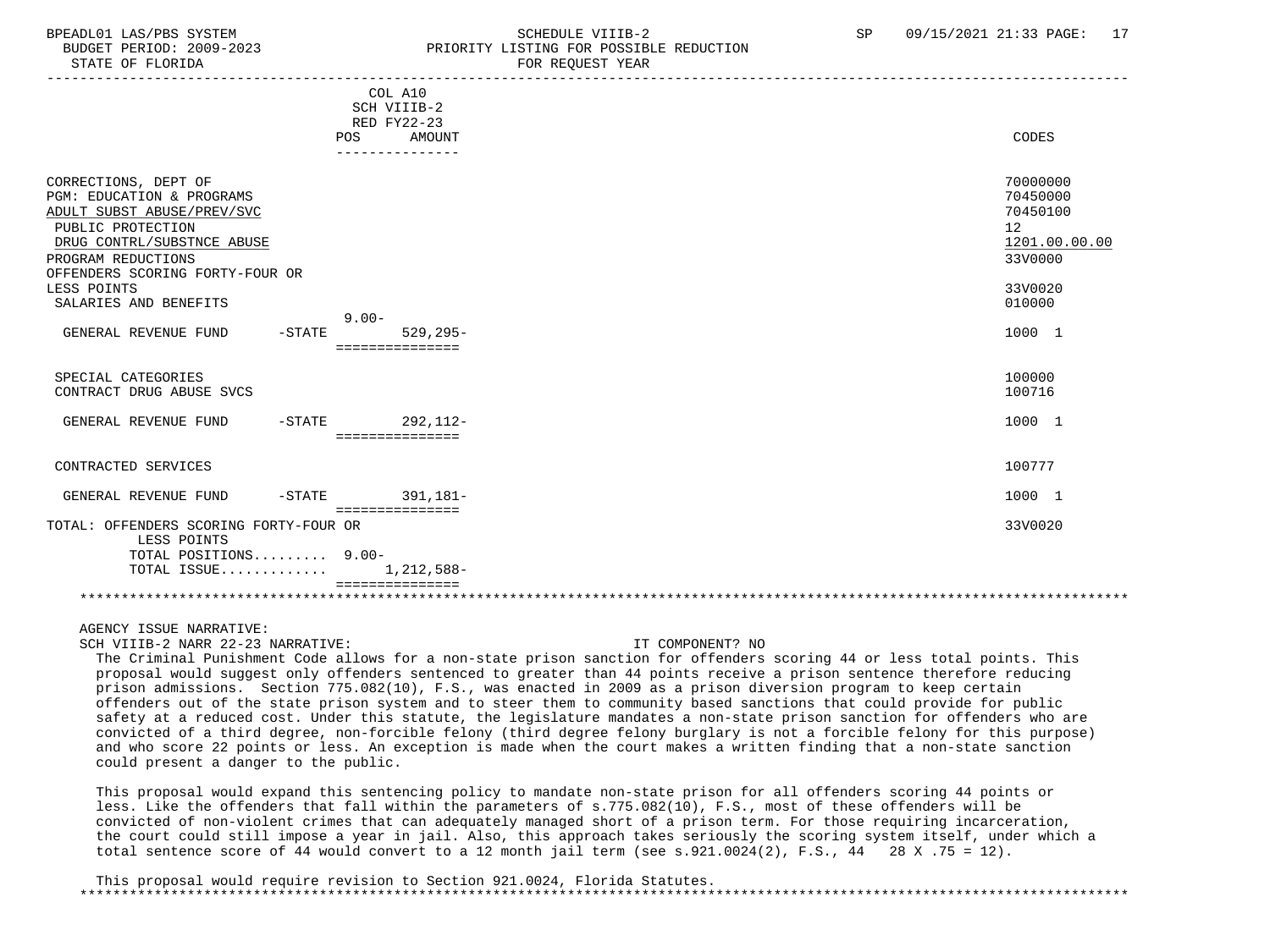BPEADL01 LAS/PBS SYSTEM STRING THE SCHEDULE VIIIB-2 SP 09/15/2021 21:33 PAGE: 18<br>BUDGET PERIOD: 2009-2023 PRIORITY LISTING FOR POSSIBLE REDUCTION BUDGET PERIOD: 2009-2023 PRIORITY LISTING FOR POSSIBLE REDUCTION

# FOR REQUEST YEAR

|                                                                                                                                    | COL A10              |           |           |                 |          |      |                                                                      |
|------------------------------------------------------------------------------------------------------------------------------------|----------------------|-----------|-----------|-----------------|----------|------|----------------------------------------------------------------------|
|                                                                                                                                    | SCH VIIIB-2          |           |           |                 |          |      |                                                                      |
|                                                                                                                                    | RED FY22-23          |           |           |                 |          |      |                                                                      |
|                                                                                                                                    | POS<br>AMOUNT        |           |           |                 |          |      | CODES                                                                |
|                                                                                                                                    | ----------------     |           |           |                 |          |      |                                                                      |
| CORRECTIONS, DEPT OF<br>PGM: EDUCATION & PROGRAMS<br>ADULT SUBST ABUSE/PREV/SVC<br>PUBLIC PROTECTION<br>DRUG CONTRL/SUBSTNCE ABUSE |                      |           |           |                 |          |      | 70000000<br>70450000<br>70450100<br>12 <sub>2</sub><br>1201.00.00.00 |
| PROGRAM REDUCTIONS                                                                                                                 |                      |           |           |                 |          |      | 33V0000                                                              |
| OFFENDERS SCORING FORTY-FOUR OR                                                                                                    |                      |           |           |                 |          |      |                                                                      |
| LESS POINTS                                                                                                                        |                      |           |           |                 |          |      | 33V0020                                                              |
| POSITION DETAIL OF SALARIES AND BENEFITS:                                                                                          |                      |           |           |                 |          |      |                                                                      |
|                                                                                                                                    |                      |           |           |                 |          |      | LAPSE LAPSED SALARIES                                                |
|                                                                                                                                    | FTE                  | BASE RATE | ADDITIVES | <b>BENEFITS</b> | SUBTOTAL | ႜ    | AND BENEFITS                                                         |
|                                                                                                                                    |                      |           |           |                 |          |      |                                                                      |
| A10 - SCH VIIIB-2 RED FY22-23                                                                                                      |                      |           |           |                 |          |      |                                                                      |
| CHANGES TO CURRENTLY AUTHORIZED POSITIONS<br>P101 PROPOSED CLASS CODE                                                              |                      |           |           |                 |          |      |                                                                      |
| N1000 001                                                                                                                          | $9.00 -$             |           |           |                 |          | 0.00 |                                                                      |
|                                                                                                                                    |                      |           |           |                 |          |      |                                                                      |
|                                                                                                                                    |                      |           |           |                 |          |      |                                                                      |
| TOTALS FOR ISSUE BY FUND                                                                                                           |                      |           |           |                 |          |      |                                                                      |
|                                                                                                                                    |                      |           |           |                 |          |      |                                                                      |
|                                                                                                                                    | $9.00 -$             |           |           |                 |          |      |                                                                      |
|                                                                                                                                    |                      |           |           |                 |          |      | ==============                                                       |
| OTHER SALARY AMOUNT<br>1000 GENERAL REVENUE FUND                                                                                   |                      |           |           |                 |          |      | $529, 295 -$                                                         |
|                                                                                                                                    |                      |           |           |                 |          |      | . _ _ _ _ _ _ _ _ _ _ _ _ _                                          |
|                                                                                                                                    |                      |           |           |                 |          |      | $529, 295 -$                                                         |
|                                                                                                                                    |                      |           |           |                 |          |      | ==============                                                       |
|                                                                                                                                    |                      |           |           |                 |          |      |                                                                      |
|                                                                                                                                    |                      |           |           |                 |          |      |                                                                      |
| TOTAL: DRUG CONTRL/SUBSTNCE ABUSE                                                                                                  |                      |           |           |                 |          |      | 1201.00.00.00                                                        |
| BY FUND TYPE                                                                                                                       |                      |           |           |                 |          |      |                                                                      |
| GENERAL REVENUE FUND                                                                                                               | 34.00-<br>4,516,041- |           |           |                 |          |      | 1000                                                                 |
|                                                                                                                                    | ===============      |           |           |                 |          |      |                                                                      |
| TOTAL: CORRECTIONS, DEPT OF<br>BY FUND TYPE                                                                                        |                      |           |           |                 |          |      | 70000000                                                             |
| GENERAL REVENUE FUND                                                                                                               | 269,515,316–         |           |           |                 |          |      | 1000                                                                 |
| TRUST FUNDS                                                                                                                        | 4,285,402-           |           |           |                 |          |      | 2000                                                                 |
|                                                                                                                                    | ---------------      |           |           |                 |          |      |                                                                      |
| TOTAL POSITIONS $2,043.00-$                                                                                                        |                      |           |           |                 |          |      |                                                                      |
| TOTAL DEPARTMENT 273,800,718-                                                                                                      |                      |           |           |                 |          |      |                                                                      |
|                                                                                                                                    | ===============      |           |           |                 |          |      |                                                                      |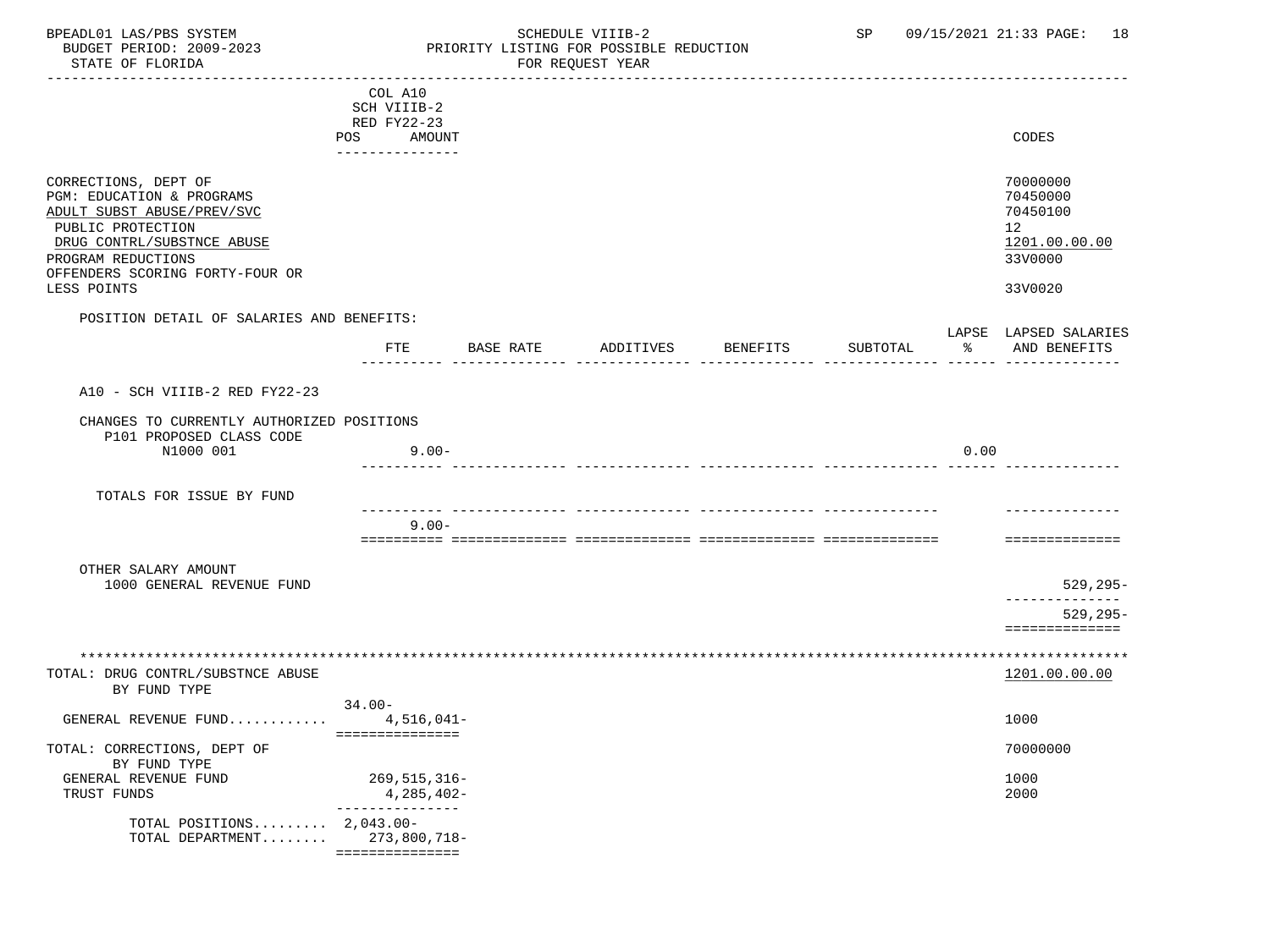\*\*\*\*\*\*\*\*\*\*\*\*\*\*\*\*\*\*\*\*\*\*\*\*\*\*\*\*\*\*\*\*\*\*\*\*\*\*\*\*\*\*\*\*\*\*\*\*\*\*\*\*\*\*\*\*\*\*\*\*\*\*\*\*\*\*\*\*\*\*\*\*\*\*\*\*\*\*\*\*\*\*\*\*\*\*\*\*\*\*\*\*\*\*\*\*\*\*\*\*\*\*\*\*\*\*\*\*\*\*\*\*\*\*\*\*\*\*\*\*\*\*\*\*\*\*\*\*\*\*\* \* BPEADL01 STATISTICAL INFORMATION 09/15/2021 21:33:56 \* \* BUDGET PERIOD: 2009-2023 EXHIBIT A, D AND D-3A LIST REQUEST SDM 70 SP \* \* COMPILE DATE: 09/16/2015 COMPILE TIME: 09:40:41 PAGE: 1 \* \*\*\*\*\*\*\*\*\*\*\*\*\*\*\*\*\*\*\*\*\*\*\*\*\*\*\*\*\*\*\*\*\*\*\*\*\*\*\*\*\*\*\*\*\*\*\*\*\*\*\*\*\*\*\*\*\*\*\*\*\*\*\*\*\*\*\*\*\*\*\*\*\*\*\*\*\*\*\*\*\*\*\*\*\*\*\*\*\*\*\*\*\*\*\*\*\*\*\*\*\*\*\*\*\*\*\*\*\*\*\*\*\*\*\*\*\*\*\*\*\*\*\*\*\*\*\*\*\*\*\* SAVE INITIALS: SAVE DEPARTMENT: 07 SAVE ID: S8B2 \* ------------------------------------------------------------------------------------------------------------------------------- \* SELECT CODES AND ACCUMULATION LEVELS WHERE ALLOWED. WHEN NO CODE IS SELECTED, ALL CODES WILL BE REPORTED. ITEMIZATION OF EXPENDITURE:  $\overline{10E}$  accumulation level: 0 (1=OPER/FCO, 2=IOE, 0=MERGED)  $MERGE$  GROUPS  $(Y/N): Y$ BUDGET ENTITY OR GROUP/ACCUMULATION LEVEL (DEP, DIV, BUR, SUB, LBE, MRG):  $*$  1-7: LBE  $*$  $*$  8-14:  $*$  $*$  15-21:  $*$  $*$  22-27: \* \* EXCLUDE: \*  $\star$   $\star$  \* PROGRAM COMPONENT/ACCUMULATION LEVEL (1, 2, 3, 4 OR 5 FOR 2, 4, 6, 8 OR 10 DIGITS, 6=MERGE POLICY, 0=MERGED): \*  $\star$  5  $\star$  $\star$   $\star$ APPROPRIATION CATEGORY OR GROUP/ACCUMULATION LEVEL (1=MAJOR, 2=MINOR, 0=MERGED):  $\star$  2  $\star$  $\star$   $\star$ FUND GROUPS SET: OR FUND: THE SOURCE IDENTIFIER: MERGE FSI (Y/N): N  $FCO (Y/N): Y$  FTE  $(Y/N): Y$  SALARY RATE  $(Y/N): Y$  \* ------------------------------------------------------------------------------------------------------------------------------- \* ISSUE CODE OR GROUP/ACCUMULATION LEVEL (1, 2 OR 3 FOR 1, 3 OR 7 CHARACTERS, 0=MERGED):  $\star$  3  $\star$  $\star$   $\star$  \* REPORT OPTION: 1 COLUMN SELECTION: A10 CODES \* \* 1=EAD REPORT \* 2=SCHEDULE IV/IT ISSUES REPORT COLUMNS WITH CALCULATION DIFFERENCE ONLY (Y/N): N THAT EXCEED: 3=STATEWIDE ISSUES 4=SCHEDULE VIIIA ISSUES SCHEDULE VIIIA ISSUES SPREADSHEET (Y/N): N \* \* \* LEVELS OF TOTALS: (N=NO TOTAL, L=LINE TOTAL, T=BY FUND TYPE, D=BY DETAIL FUND, B=BY DETAIL FUND AND FUND TYPE, \* G=FUND GROUP LINE TOTALS, E=BY DETAIL FUND AND FUND GROUP) \* RUN: N ITEM OF EXP: N GROUP: N DEPARTMENT: T DIVISION: N BUREAU: N \* \* SUB-BUREAU: N LBE: T POLICY AREA: N PROG COMP: T D3A SUM ISSUE: N D3A DETAIL ISSUE: L \* MAJOR APP CAT: N MINOR APP CAT: D \* \* APPROPRIATION CATEGORY TITLES: S (S=SHORT, L=LONG) REPORT SEQUENCE: DEPT/BUDGET ENTITY: N A=ALPHABETICAL PROGRAM COMPONENT: N N=NUMERICAL \* ------------------------------------------------------------------------------------------------------------------------------- \* DEPARTMENT NARRATIVE SET:<br>BUDGET ENTITY NARRATIVE SET: PROGRAM COMPONENT NARRATIVE (Y/N): N \* \* \* ISSUE/ACTIVITY NARRATIVE SET: A5 PRIORITY ISSUE NARRATIVE SET (1-9): \*  $\star$   $\star$  \* INCLUDE POSITION DATA (Y/N): Y \* \* \* INCLUDE COLUMN CODES  $(Y/N): Y$  \* \* \* OUTPUT FORMAT: L PAGE BREAKS: L=LANDSCAPE (IOE, GRP, DEP, DIV, REPORT HEADING: SCHEDULE VIIIB-2  $P = PORTRAIT$  and the policies of the purpose  $BUR$ ,  $SUB$ ,  $LBE$ ,  $PRC$ ,  $PRC$ ,  $PRC$ ,  $PRC$ ,  $PRC$ ,  $PRC$ ,  $PRC$ ,  $PRC$ ,  $PRC$ ,  $PRC$ ,  $PRC$ ,  $PRC$ ,  $PRC$ ,  $PRC$ ,  $PRC$ ,  $PRC$ ,  $PRC$ ,  $PRC$ ,  $PRC$ ,  $PRC$ ,  $PRC$ ,  $PRC$ ,  $PRC$ ,  $PRC$ ,  $PRC$ ,  $PRC$ ,  $PRC$ ,  $\text{SIS. ISC}$  isc) \* ------------------------------------------------------------------------------------------------------------------------------- \*